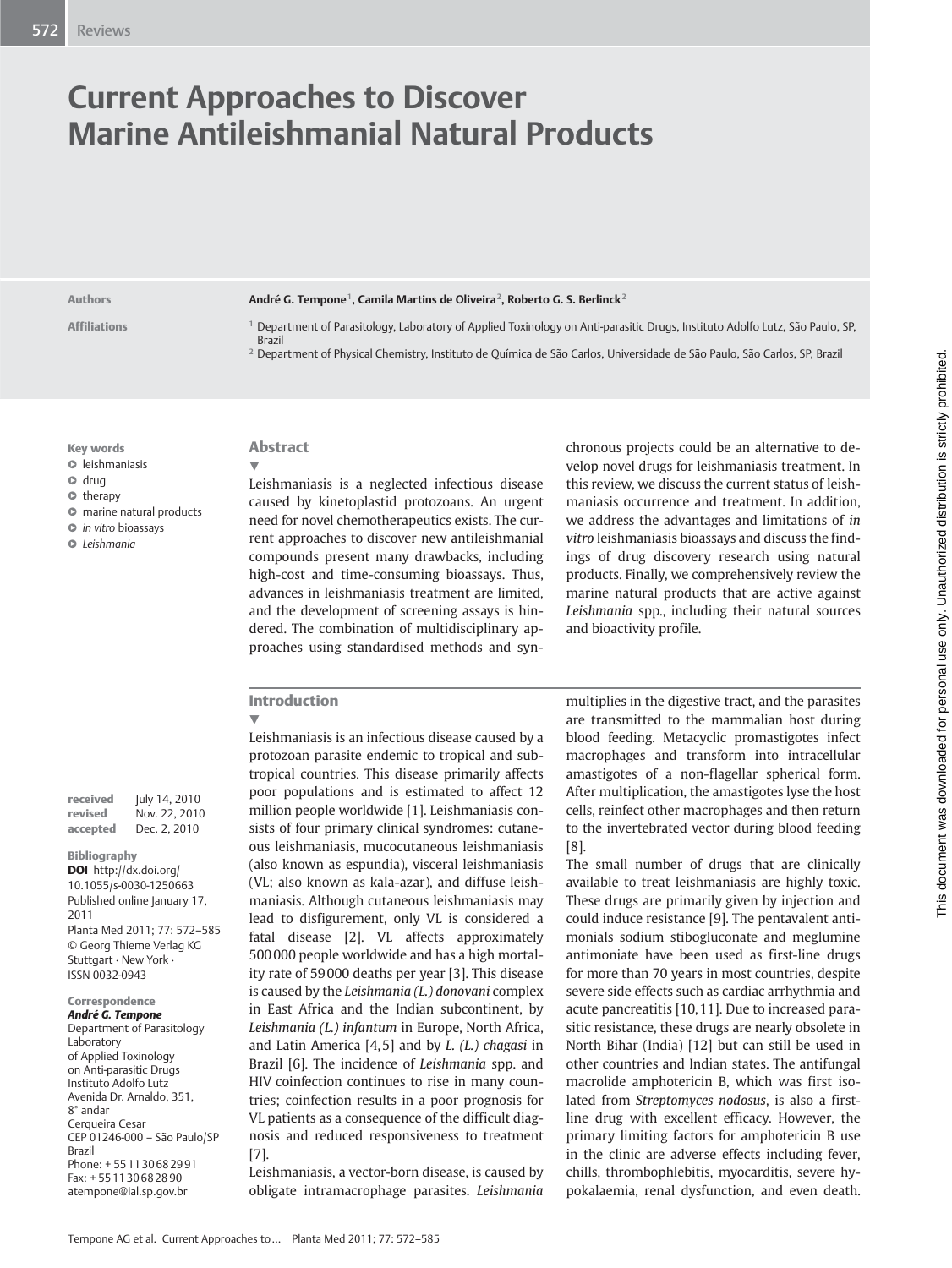Despite the introduction of the less toxic liposomal formulation of amphotericin B, Ambisome, therapeutic use is limited in undeveloped countries due to high costs. In Brazil, the liposomal formulation is provided as a first-line treatment for young children, HIV‑coinfected patients, and old people and only in the São Paulo state.

Pentamidine is used as a second-line treatment for leishmaniasis; however, it can cause irreversible insulin-dependent diabetes mellitus and death. In addition to its severe toxic effects, pentamidine has poor efficacy, resulting in the abandonment of this treatment in India [13].

The use of "piggy-back" chemotherapy has led to the discovery of the use of the anticancer drug miltefosine for the treatment of Leishmania spp. parasites. This is the first effective orally dosed drug for VL [14]. Combination therapy for VL has increasingly been advocated as a way to increase treatment efficacy and tolerance, reduce treatment duration and cost, and limit the emergence of drug resistance [15]. A phase 2, non-comparative randomised trial performed in India assessed different combinations of a single dose of liposomal amphotericin B followed by miltefosine for 7–14 days, resulting in a highly efficacious (more than 95% of patients cured) treatment [16]. Despite the efficacy of miltefosine, its adverse effects include severe gastrointestinal toxicity and significant increases in the levels of serum aspartate aminotransferase, alanine aminotransferase, and creatinine [17]. In addition, orally dosed miltefosine for the treatment of Indian kala-azar failed to treat the American species L. (L.) mexicana and L. (V.) braziliensis [18].

Azoles and allopurinol are two of several oral drugs that are weakly active against Leishmania. These drugs are not useful as a single agent, and case reports record the effective treatment of immunosuppressed patients when the drugs were used in combination [19]; however, clinical trials to test this combination have not been performed.

The aminoglycoside antibiotic paromomycin has entered clinical studies and displays antileishmanial activity in India [20], albeit with a significant increase (> 5-fold) in hepatic transaminases [21]. Paromomycin is a potential new candidate; however, treatment failure and relapse occur when it is used as a monotherapy. Sitamaquine is an oral 8-aminoquinoline analogue that has shown some efficacy to treat VL more than 20 years. This drug is being developed by GlaxoSmithKline (GSK), and marketing for the drug has been delayed [22]. Phase II studies were conducted in Brazil [23] and India [24] with cure rates ranging from 27% to 87%; however, there were several cases of serious adverse renal events.

In addition to specific antileishmanial drugs, other coinfections also need to be attended. Because the majority of the population affected by leishmaniasis is poor, a major therapeutic concern is to manage anaemia and malnutrition to ensure the antileishmanial drugs remain effective. In Brazil, concomitant parasitic infections are frequently observed in patients from areas endemic with leishmaniasis, resulting in a challenge when one considers which disease should be treated first. Moreover, the use of a single drug to treat every Leishmania species is unrealistic. Even in the same country, Leishmania spp. strains vary in terms of sensitivity to antimonial therapy [25]. In practice, no definitive therapeutic protocol is followed in Brazil as a result of different social realities, patients, nutritional states, and infection by different Leishmania species and strains.

# Differences in Drug Discovery Approaches Using Natural Products

## $\blacktriangledown$

The development of simple, reliable, and rapid tests to screen large chemical libraries for novel antileishmanial agents is a goal for drug discovery groups. In general, most assays are time consuming and faster methodologies require sophisticated instruments; however, these are cost prohibitive for most laboratories in developing countries. Furthermore, the determination of drug activity at the mammalian stage (intracellular amastigotes) is indispensable and requires intense experimental manipulation over many days. Finally, the evaluation of new drug candidates requires in vivo assays and also demands time-consuming investigations, ranging from some days to several months.

Standardisation of drug discovery assays has been a difficult task, especially when one considers the multidisciplinary research involved in the process. The ineffective interaction between chemists and biologists is the first major limitation for the development of new lead compounds. An increasing number of reports describe the antileishmanial activity of natural products [26– 29], including marine invertebrate metabolites [30]. Few of these compounds have been evaluated for in vitro selectivity or in vivo. In addition, only small amounts of compounds can be isolated from marine animals. Thus, adequate amounts of compound must be synthesised for the complementary assays.

Only one compound from a library of 5000 to 10 000 compounds has reached the market. Thus, a major limitation for drug development is the lack of a suitable chemical library. Increased chemical diversity can be obtained by combinatorial chemistry using natural compounds as prototypes. Effective interaction between research groups is also essential for the rapid synthesis of novel selective compounds and would provide a greater chance for lead development from natural products.

#### Lack in Consensus on Natural Product Research for the Discovery of Antileishmanial Agents  $\overline{\mathbf{v}}$

Oftentimes, when multidisciplinary groups are involved in drug discovery efforts using natural products, a consensus in methodology and protocols is difficult to obtain. Some major concerns are presented in the following subsections.

# Biological testing of crude extracts or

pre-fractionated samples for screening purposes

Natural products must be made into extracts for drug screening purposes. However, in vitro testing of crude extracts may result in false-negative results. Rapid fractionation using liquid-liquid partitioning or simple chromatographic techniques, such as solid-phase extraction, may avoid these problems by enriching for active compounds in specific fractions and eliminating inactive metabolites. In particular, for marine invertebrate metabolites, pre-fractionation of crude extracts is an effective way to eliminate undesirable salts and polar primary metabolites.

# What solvents are suitable for microplate assays?

Despite a few hydrophilic secondary metabolites, most natural compounds are solubilised in an organic solvent before in vitro evaluation. The use of polar solvents to dissolve these compounds results in an inaccurate concentration, leading to unreliable results. Therefore, test compounds could also be added directly to the microplate wells and dried in situ before the incubation with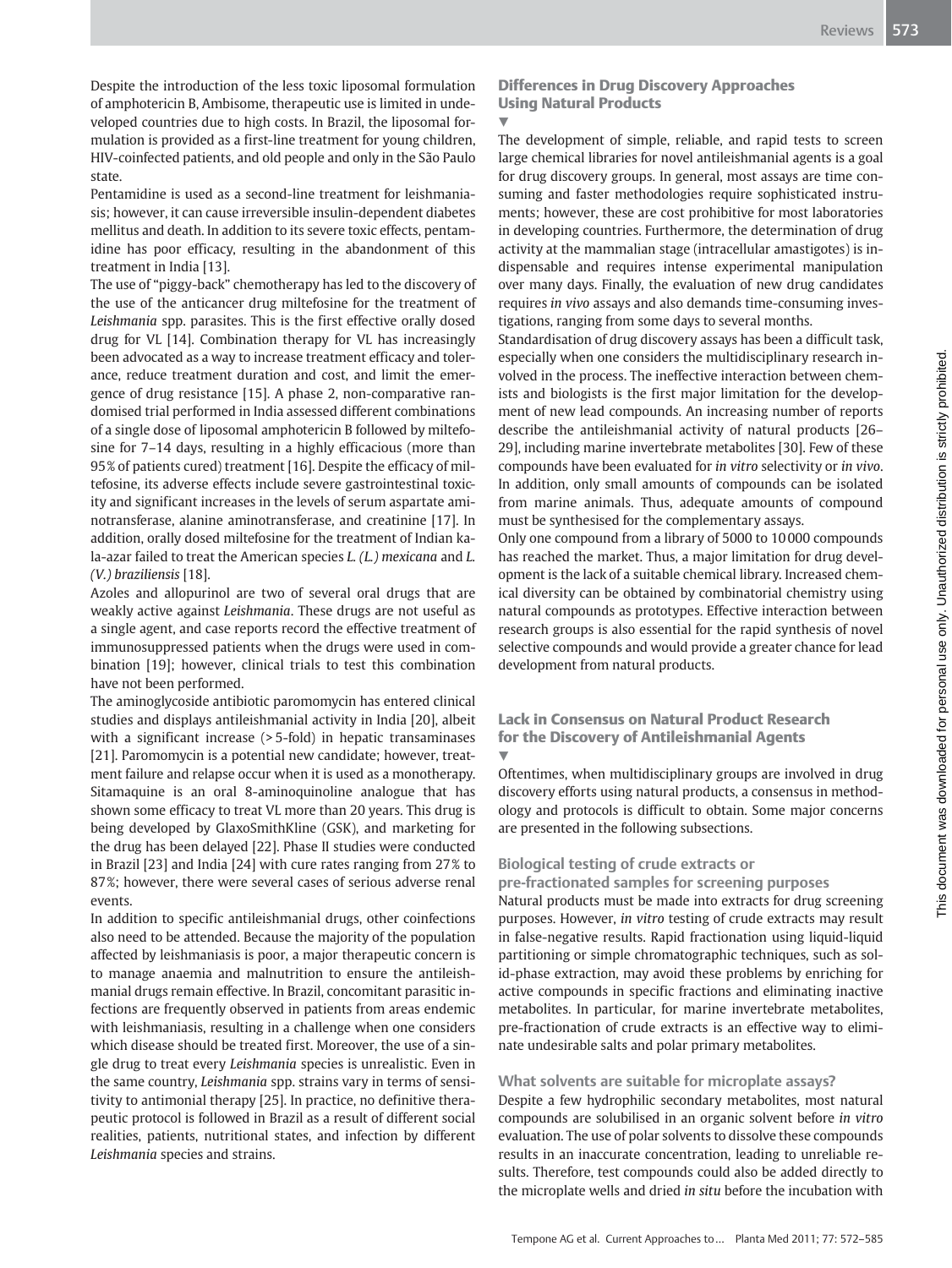parasites. Most 96-well microplates are composed of polystyrene and do not support organic solvents. Furthermore, a large amount of organic solvents interfere with spectrophotometer readers. Thus, plates composed of polypropylene may be used as an alternative. However, in practice, dimethylsulfoxide (DMSO), ethanol (EtOH), and methanol (MeOH) are the most frequently used solvents, and these do not interfere with the spectrophotometer. However, the simultaneous dilution of sample in organic solvents and incubation with parasites is a common practice. Regarding Leishmania parasites and macrophages, 0.5% of MeOH or DMSO as a maximum final concentration is recommended to avoid toxicity and false-positives.

#### Testing concentrations

Choosing an appropriate compound concentration is important to avoid missing active compounds and erroneous interpretation of data. For crude and pre-fractionated extracts, it is important to consider that the active compound(s) might be in a very modest quantity. For example, if a tested extract is incubated at 10 µg/mL and the active compound represents only 0.1% of the crude extract mass, this substance will induce antiparasitic activity at 0.01 µg/mL, which is, in practice, an unusual event. On the contrary, if the extract is tested at elevated concentrations  $(>300 \,\mu g/mL)$ , the insoluble material on the bottom of the microplate will most likely interfere with microscopic analysis and the colorimetric or fluorimetric viability tests. An additional drawback of using elevated compound concentrations is the false selection of poorly active molecules (50% effective concentration higher than 100 µg/mL). Based on previous research, fractionated samples should not be tested at concentrations higher than 300 µg/mL, and the concentration of isolated substances should be limited to 100 µg/mL. However, structural modification of weakly active compounds may improve efficacy.

### Current In Vitro Screening Assays

#### Classical methods

 $\blacktriangledown$ 

Axenic parasites: The use of axenic promastigotes or amastigotes is a low-cost alternative for screening large secondary metabolite libraries [18]. Promastigotes are the extracellular form of parasites and live in the gut of the sand fly insect. The ease of parasite maintenance in culture and assay performance allows for screening of hundreds of compounds using unsophisticated equipments. Briefly, promastigotes are counted using a hemocytometer and a light microscope and then incubated with test compounds in 96-well microplates for 24 to 96 h. Classical methods, such as direct counting assays using a hemocytometer, are still in use in many laboratories; however, this technique is time consuming and only tests growth inhibition, not leishmanicidal activity. The major disadvantages of this assay are the daily timeconsuming cell counting and the potential of inaccurate 50% effective concentration  $(EC_{50})$  values.

The MTT colourimetric test is a precise and low-cost viability assay [31] that is analysed using a microplate spectrophotometer. This method is based on the oxidative activity of mitochondria and provides additional information about whether a compound has leishmanicidal activity. This test can be used to optimise the screening of large libraries with high reproducibility and accurate determination of  $EC_{50}$  values. A major advantage of this assay is the ease of obtaining  $EC_{50}$  curves, which can be determined after a 24-h incubation with the parasite followed by a 4-h incubation with the MTT substrate. A major disadvantage of the assay is the possible oxidation of the MTT substrate by the test compounds, resulting in false-negatives [32, 33]. The presence of a purple formazan colour is indicative of viable parasites and is lost upon cell death. A fast plate centrifugation step can be included to extract the test compound from the media before MTT addition. Care should be taken to avoid additional errors during plate manipulation. In addition, observation under a light microscope should be performed prior to the addition of the MTT substrate to evaluate parasite motility and morphology.

An alternative to the colourimetric MTT assay is the oxidation-reduction indicator Alamar Blue. This dye has been developed to assess the antileishmanial activity of drug candidates. After incubation of Alamar Blue with samples (crude extracts, enriched fractions or pure compounds), promastigote viability is determined at 570 nm in a microplate reader [34].

The use of axenic amastigotes for compound screening presents some advantages. This test is performed with a clinically relevant stage of the parasite. In addition, quantification of drug activity is very feasible. This is achieved with a cell counter [35], evaluating cell viability using an MTT-based method [31], determining ornithine decarboxylase activity [36], or labelling with a fluorescent dye, such as propidium iodide, followed by fluorescence activated cell sorter (FACS) analysis [37, 38]. However, certain biochemical and immunological markers of the axenic amastigotes must be confirmed and a high concentration of serum is required in some systems. Differences in drug sensitivity between axenic L. donovani amastigotes and intracellular amastigotes have been observed [18]. As a general rule, the lack of an effect on macrophages results in free access of the parasites to drug and consequently, a high number of active compounds are determined. Because Leishmania is an intracellular pathogen, the use of an intracellular assay to confirm effects is recommended.

Intracellular assay: Because promastigotes are significantly more susceptible to drug-induced effects than amastigotes, tests using promastigotes must be considered as preliminary. Use of an additional intracellular assay will provide the most relevant information about the compound efficacy [39]. This is also a time-consuming assay, as initial cytotoxicity evaluation of the test samples is mandatory to avoid the use of high sample concentrations, which could harm macrophages. Many mammalian cells have been used to host Leishmania amastigotes, including mouse peritoneal macrophages, bone marrow-derived macrophages, peripheral blood monocyte-derived macrophages, and the tumour monocyte-derived macrophage THP-1, resulting in very significant variations in drug susceptibility [40]. Data from our lab and from the literature have indicated that mouse peritoneal macrophages are the most accurate model, providing reproducible results after 96–120 h and an elevated ratio of infection (> 90%), which is essential for an accurate analysis.

Amastigotes are appropriate parasites for in vitro macrophage infection. Although promastigotes can be used to infect macrophages as an alternative, the maintenance of parasites inside the host cell for an adequate period (96 to 120 h) is not possible with most Leishmania species. This is a result of the effective macrophage elimination of promastigotes by oxidative mechanisms [41]. Amastigotes are best for in vitro infection, as the penetration into macrophages is "noiseless". This may be attributed to an elevated level of phosphatidylserine [42], leading to the expression of anti-inflammatory cytokines, such as TGF-β [43]. Furthermore, amastigotes can resist reactive oxygen species from the host cell by increasing the expression of protective antioxidant enzymes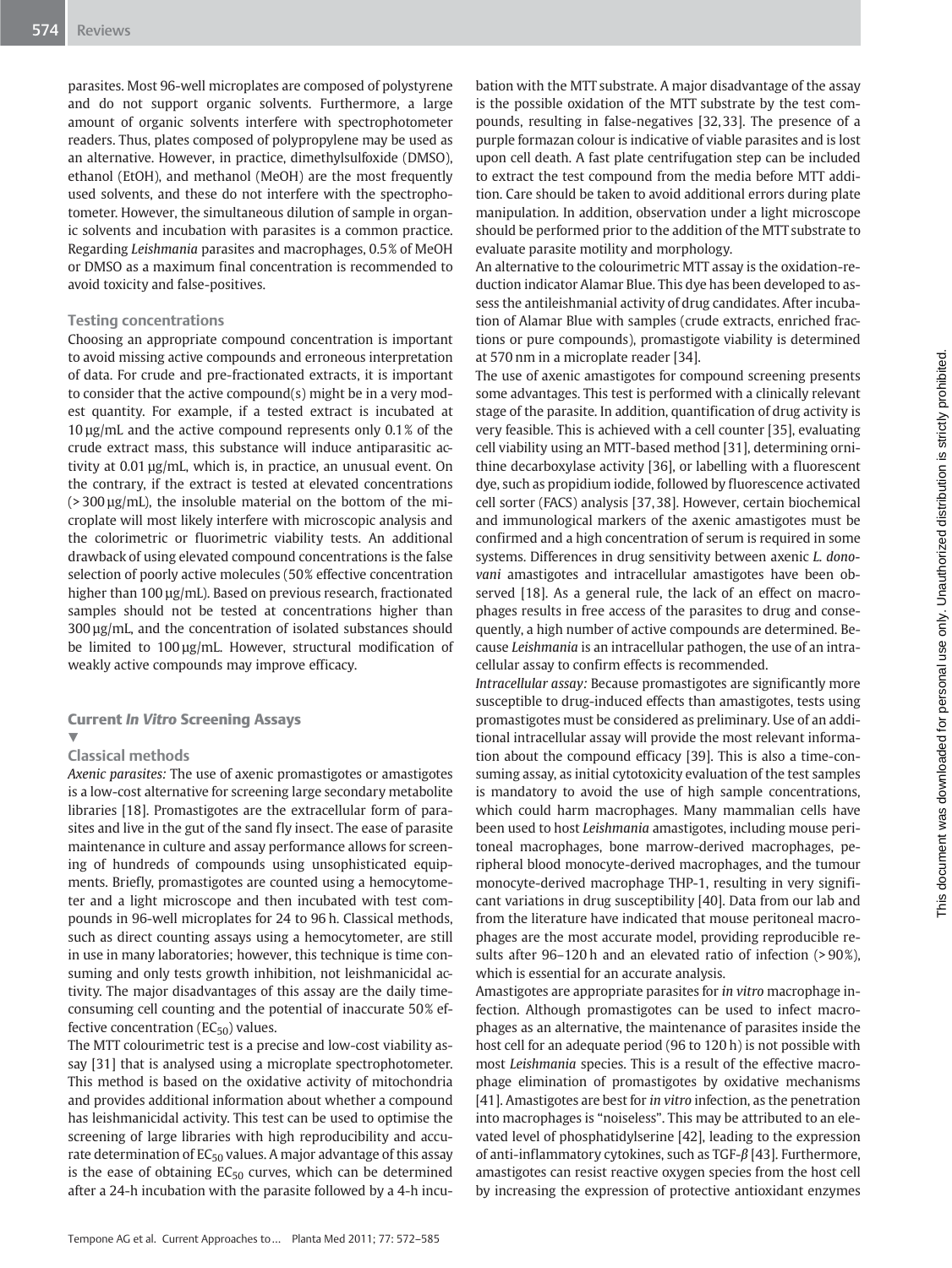[44]. Thus, the use of amastigotes is highly recommended for macrophage infections. However, this is somewhat time consuming since the amastigotes must be isolated from infected animals. Alternatively, amastigotes may be obtained by in vitro transformation of promastigotes with minimal changes to the growth conditions and temperature [45]. This method provides effective drug susceptibility assays with persistent infection in macrophages.

After drug testing (96 to 120 h), slides are fixed with methanol and stained with Giemsa for microscopic observation (1000 × magnification; oil immersion). Drug efficacy is determined by scoring the mean reduction in the parasitic index (PI = mean number of infected cells × mean number of amastigotes per macrophage) out of 500 macrophages.

#### Other methods

Reporter gene technology: Reporter genes are used to create modified parasites with a readily measurable phenotype that can be easily distinguished. The use of reporter genes to monitor intracellular microorganism proliferation has been effectively used for bacteria [46, 47] and other parasites [48, 49]. Such methods produce objective quantitative data, high throughput, and require minimal manual labour. A variety of reporter genes have been effectively used in biological screenings, including firefly luciferase, green fluorescent protein (GFP), β-galactosidase, β-lactamase, chloramphenicol acetyltransferase (CAT), and alkaline phosphatase [50]. These reporters facilitate sample screening with high sensitivity.

The firefly luciferase gene is a common reporter gene that catalyses the reaction of luciferin with adenosine triphosphate (ATP) to generate photons. The biochemical output can be used to access the transcriptional activity in cells and to measure the cellular ATP level in a cell viability assay [51]. A recombinant *L. (L.) ama*zonensis that expresses the firefly luciferase gene has been developed [51], allowing the observation of parasitism in real time in live animals. Luciferase activity, which is derived from a standard curve established with purified amastigotes, is measured to determine the parasite burden in macrophages or in mouse tissues. The major disadvantages of this assay are the high cost of the luciferin substrate and the short half-life of gene expression [52].

Green fluorescent protein (GFP) allows imaging and quantification of parasites using a fluorimeter [53, 54], a fluorescence microscope, or by fluorescent activated cell sorter (FACS) analysis [51]. Transgenic *L. (L.) donovani* expressing GFP has been developed and can be expressed in promastigotes and amastigotes for approximately one year without drug pressure. Thus, screening of drug candidates by FACS analysis can be performed [55]. The major disadvantages of this assay are the need for post-translational modifications and low sensitivity [52].

Colourimetric assays to detect protein expression are also promising techniques for drug screening with promastigotes and intracellular amastigotes. Promastigotes of Leishmania that express β-galactosidase [56] can be used for colourimetric detection. However, some of the drawbacks of the  $\beta$ -galactosidase assay include its large size (the monomer is 116 kDa) and the endogenous expression of this protein by some mammalian cell types, including macrophages, preventing the use of these cells for drug screening [57]. Buckner and Wilson [58] reported the use of a  $\beta$ lactamase reporter gene to quantify L. (L.) major and L. (L.) amazonensis amastigotes in macrophages in a 96-well format. The βlactamase gene was integrated into an rRNA region of the genome, allowing for stable expression of the enzyme [59, 60]. Previously, Leishmania parasites were quantified and large sample libraries were screened using a spectrophotometer and a colourimetric nitrocefin reaction [58]. Ideal expression stability was determined by passing the parasites through mice.

However, the use of fluorescent markers or enzymes for the screening of large libraries has many drawbacks. Typically, transfected parasites do not express a sufficient amount of fluorescent protein for microplate reader evaluation and thus require the use of FACS analysis, which decreases the throughput. In addition, the current status of reporter gene technology is far from ideal conditions. Reporters are not inert and may affect parasite or host physiology. Furthermore, the use of sophisticated and expensive equipment, such as a FACS sorter, luminometers, and spectrofluorometers, limits the use of these tests, especially in developing countries.

Flow cytometry: Flow cytometry is commonly used for diagnostics; however, it is also a useful tool for screening drug candidates against Leishmania [61]. Leishmania promastigote viability can easily be assessed by SYBR-14, a membrane-permeable nuclear stain, in combination with propidium iodide (PI), a nucleic acid dye that is unable to penetrate intact living cells [62]. Alternatively, Leishmania promastigote viability can be quantified by measuring cell division using 5,6-carboxyfluorescein diacetate succinimidyl ester (CFSE) staining [61]. Transgenic Leishmania that express fluorescent reporter proteins, such as GFP, require a flow cytometry (FACS)-based method to assess parasite viability [41].

Sample screening can be satisfactorily performed using stained Leishmania promastigotes to infect macrophages in combination with a fluorescent marker, such as 2′,7′-bis-(2-carboxyethyl)-5 (6)-carboxyfluorescein acetoxymethyl ester (BCECF‑Am), SYTO 17, and PKH2-GL, followed by flow cytometry; however, this method requires drug incubation periods no longer than 1 day [63]. Though this technique can be used for amphotericin B, it is not suitable for screening compounds that require a 96- to 120-h incubation time.

*Radioactive nucleotides:* The incorporation of  ${}^{3}$ [H] thymidine to assess Leishmania growth has been used since 1977 [64]. The technique was also used for drug discovery to evaluate Leishmania promastigote viability [65]. Despite its high sensitivity, this test has been less popular in recent years because of the generation of radioactive waste and low throughput.

Acid phosphatase activity: Assays based on the enzymatic hydrolysis of p-nitrophenyl-phosphate are an alternative method for the spectrophotometric determination of Leishmania promastigote survival [66]. This assay is simple, inexpensive, and highly reproducible, but its use in literature is very limited.

Therapeutic targets in leishmania and high-throughput screening (HTS): HTS is a well-established process to screen large chemical libraries against biological targets via the use of automation, miniaturised assays, and large-scale data analysis. This is widely used by pharmaceutical companies and, to a lesser extent, by academic researchers, to meet the demand for faster screening of small molecule libraries, which are based on genomics or combinatorial chemistry [67]. Initially, HTS studies were performed with a library composed of 50 000 to 350 000 compounds in a 96-well microplate format. Currently, most screening projects are performed with 500 000 to 1 500 000 compounds using 1536-well plates in an ultra-HTS system. Thus, this assay requires selective and validated biochemical targets as well as a large number of compounds. However, the majority of targets in an HTS-based lead discovery using mammalian cells fall into a modest set of tar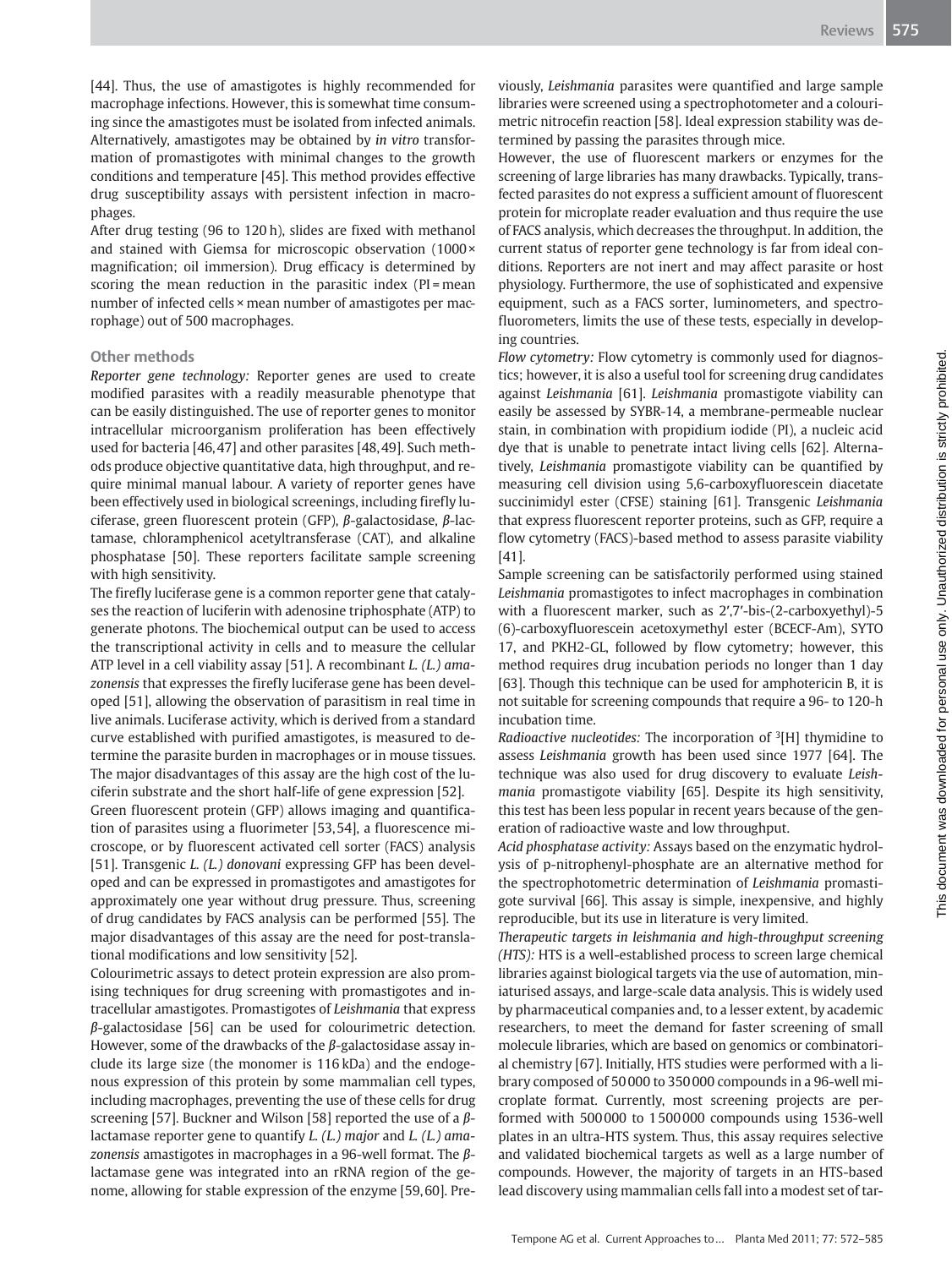get families, such as kinases, proteases, phosphatises, oxidoreductases, phosphodiesterases, and transferases [68].

Unfortunately, only a small number of potential HTS targets have been validated for leishmaniasis. These include trypanothione metabolism, cysteine peptidases, sterol biosynthesis (14-α-demethylase), dihydrofolate reductases, polyamine metabolism (ornithine decarboxylase), and tubulin [69]. The lack of genetic or chemical validation of novel targets and the difficulty of obtaining large libraries for the discovery of novel inhibitory compounds limits the improvement of HTS-based screening against Leishmania. However, a recent study screened 80 000 compounds using Leishmania GDP-mannose phosphorylase as a readout, resulting in twenty selective nontoxic candidates. These compounds were also active in vitro against intracellular amastigotes [70].

### Complementary assays – the selectivity index (SI)

For proper drug evaluation, it is good practice to evaluate in vitro cytotoxicity in mammalian cells. The correlation between in vitro cytotoxicity and antiparasitic activity ( $EC_{50}$  against mammalian cells/EC<sub>50</sub> against Leishmania) is given by the selectivity index (SI). The  $EC_{50}$  value for test compounds is determined by treating one or a panel of mammalian cells with a serial dilution of the compound. A candidate compound must have an SI higher than 1, otherwise the compound is more toxic in mammalian cells than in Leishmania. In particular, for antileishmanial assays, the use of macrophages is recommended in order to determine the highest drug concentrations for the intracellular assay. One should consider that SI is a prediction of in vitro toxicity, and a large panel of cells must be tested to assess in vitro efficacy of the candidate compound.

Marine Organisms as a Source of Antileishmanial Compounds **V** 

During the past 60 years, marine organisms have been investigated as a source of structurally unique and biologically active secondary metabolites [71]. The discovery of the first antiparasitic marine natural product in the late 1980s gained the attention of several research groups around the world, and marine secondary metabolites are now being evaluated as drug leads for treatment of neglected diseases, such as malaria, Chagas disease, and leishmaniasis. Currently, there are numerous academic initiatives to discover antiparasitic marine natural products from specific organisms, such as cyanobacteria, or in specific geographical regions, such as in Central America, New Zealand, and South America. Other research programs have also significantly contributed to the discovery of antileishmanial marine natural products. The findings of these groups are comprehensively summarised and discussed in the following sections.

#### Peptides (O Figs. 1 and 2)

The marine cyanobacterium Lyngbya majuscula is an outstanding source of biologically active and structurally unique secondary metabolites. A strain of L. majuscula isolated from mangrove roots yielded a crude extract that displayed strong in vitro antileishmanial activity against L. (L.) donovani amastigotes. Chromatographic separation of this crude extract yielded the N-methylated linear lipopeptide, almiramide A–C (1–3). Biological evaluation of these three peptides showed that almiramide B (2) and C (3) display strong in vitro antiparasitic activity against L. (L.) donovani amastigotes (EC $_{50}$  = 2.4 and 1.9  $\mu$ M for 2 and 3, respectively) and weak cytotoxicity in mammalian Vero cells (52.3 and 33.1  $\mu$ M for 2 and 3, respectively). Almiramide A (1) was inactive up to 13.5 µM [72].



Fig. 1 Structures of antileishmanial modified peptides 1–9.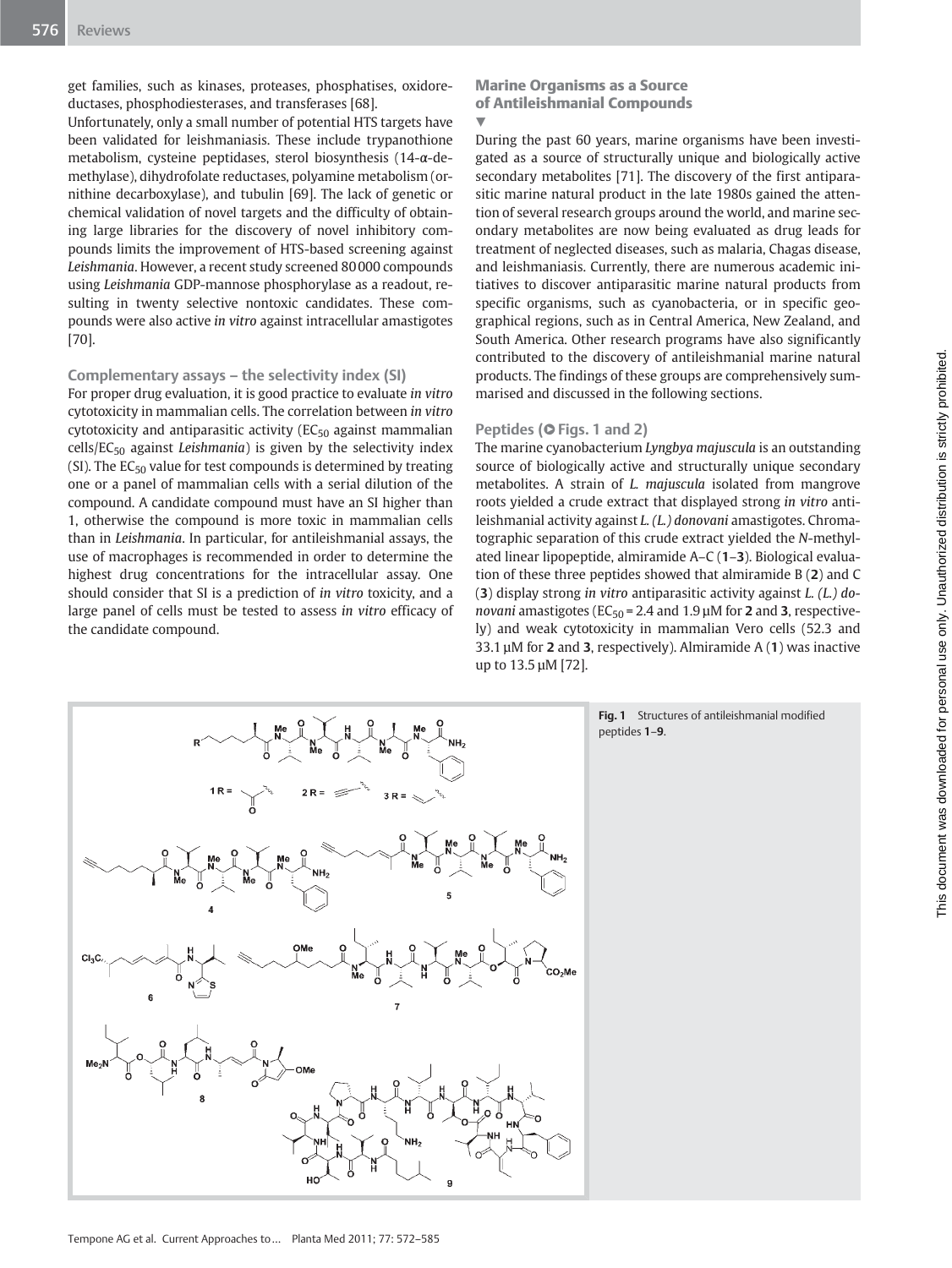



Dragonamide  $A(4)$ , E(5), and herbamide B(6) were also isolated from Lyngbya majuscula and displayed comparable in vitro activity against *L.* (*L.*) donovani (axenic amastigotes) (EC<sub>50</sub> = 6.5, 5.1, and 5.9 µM, respectively) [73].

Viridamide A (7) isolated from Oscillatoria nigro-viridis displayed antiparasitic activity against L. (L.) mexicana amastigotes as assessed by a DNA fluorescence method. In addition, viridamide A (7) showed antileishmanial activity with an  $EC_{50}$  of 1.5  $\mu$ M [74]. Bioassay-guided fractionation of organic extracts from the cyanobacteria Schizothrix sp. led to the isolation of a highly functionalised linear peptide, gallinamide A. Gallinamide A (8) was tested against Leishmania (L.) donovani promastigotes and displayed antiparasitic activity at  $EC_{50}$  9.3  $\mu$ M. It also displayed moderate cytotoxicity in Vero cells ( $EC_{50}$  = 10.4  $\mu$ M) and *in vitro* cytotoxicity in NCI-H460 human lung tumour and neuro-2a mouse neuroblastoma cell lines up to 16.9 µM [75].

Kahalalide F (9) is a cyclic depsipeptide derived from the Hawaiian herbivorous marine mollusc Elysia rufescens. Kahalalide F (9) was tested for its activity and plausible mode of action against Leishmania promastigotes (L. [L.] donovani and L. [L.] pifanoi) and amastigotes (L. [L.] pifanoi). In general, amastigotes were more resistant than promastigotes. Kahalalide F inhibited L. (L.) donovani and *L.* (*L.*) pifanoi at concentrations of 6.13 µM and 8.31 µM, respectively, and the amastigotes of  $L$ . (L.) pifanoi at 29.53  $\mu$ M. Compound 9 also showed cytotoxic activity against peritoneal macrophages (10.23 µM) and bovine aortic endothelial cells (25.8 µM) [76].

Ciliatamides A–C (10–12) isolated from the deep sea sponge Aaptos ciliata were evaluated for antileishmanial activity against L. (L.) major promastigotes using a fluorometric assay. Ciliatamides A (10) and B (11) showed 50% growth inhibition at  $10.0 \,\mu$ g/mL, but ciliatamide C (12) was not active [77].

Valinomycin (13) is a cyclic depsipeptide isolated from Streptomyces sp. strains found in the Mediterranean sponges Axinella polypoides and Aplysina aerophoba. Valinomycin (13) displayed antiparasitic activity against L. (L.) major promastigotes  $(EC_{50}$  < 0.11  $\mu$ M) and also exhibited cytotoxicity against 293T kidney epithelial cells ( $EC_{50} = 11.24 \mu M$ ) and J774.1 macrophages  $(EC_{50} < 0.10 \,\mu\text{M})$  [78].

The cyanobacterium Symploca sp. from Papua New Guinea yielded symplocamide A (14), which displayed activity against another protozoan parasite, Plasmodium falciparum; however, no activity against L. (L.) donovani promastigotes was observed up to 9.5 µM. A citrulline residue and a N,O-diMe-Br-Tyr moiety are unique structural features of symplocamide A [79].

Oscillatoria sp., a cyanobacterium from the Portobelo National Marine Park, yielded venturamide A (15) and B (16). Modified peptides 15 and 16 exhibited mild activity against L. (L.) donovani amastigotes, both with an  $EC_{50}$  of 19.0  $\mu$ M [80].

The glycoprotein pachymatismin was isolated from the sponge Pachymatisma johnstonii as a cytotoxic agent that was active against promastigotes of various Leishmania species and amastigotes of L. (L.) mexicana. Pachymatismin induced changes in Leishmania spp. cell shape, inhibited phospholipase A2 activity and decreased the invasion capacity. Every promastigote species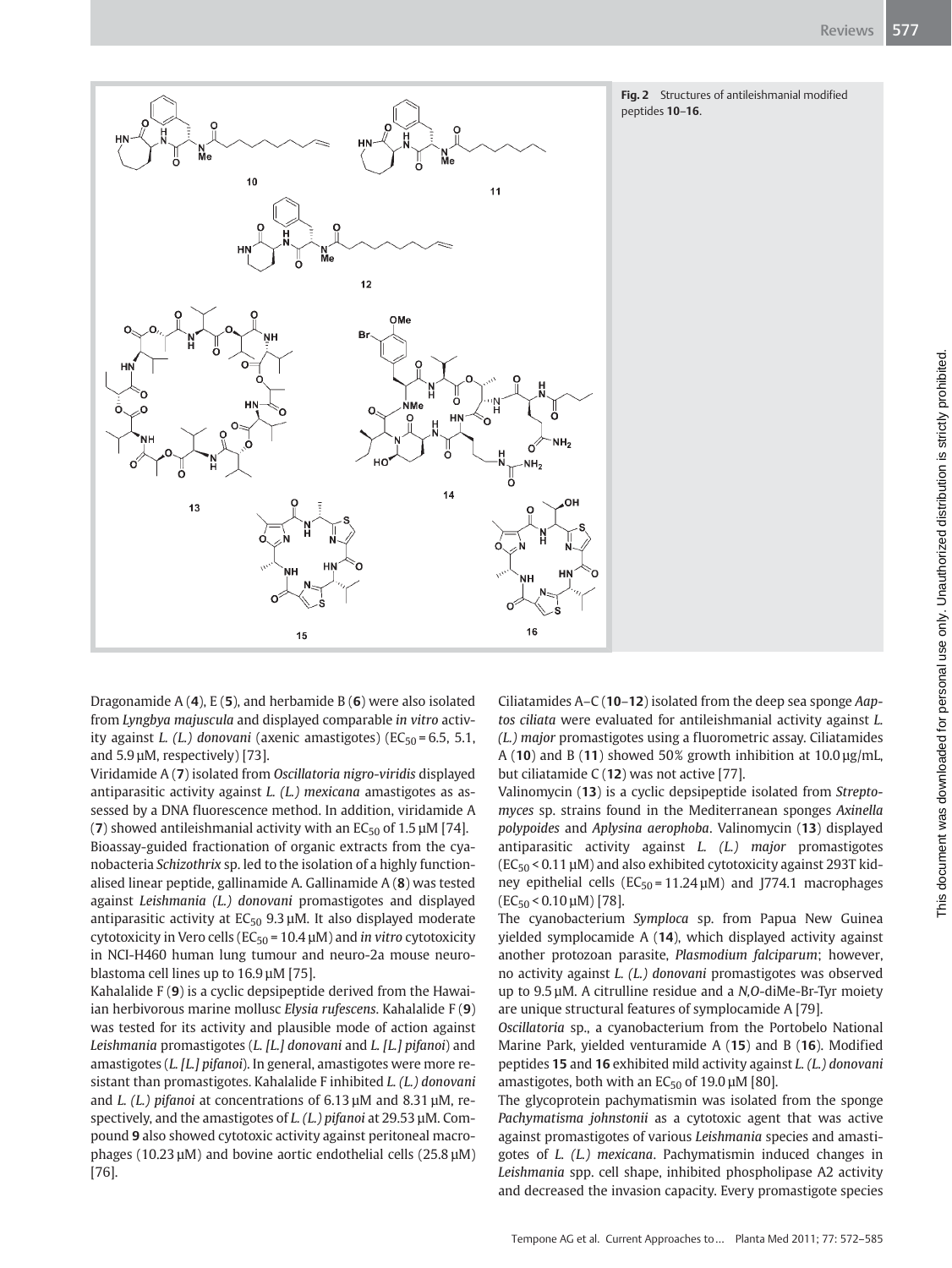that was tested was inhibited by pachymatismin with an  $EC_{50}$ value between 0.6 and 2.5 µg/mL. Pachymatismin was also active against *L.* (*L.*) mexicana promastigotes between 1.0 and  $1.2 \mu$ g/ mL. In an attempt to evaluate the therapeutic potential of this glycoprotein, the effects on the amastigote stage of Leishmania spp. were studied. In acidic pH, antileishmanial activity was obtained against axenic amastigotes at the same  $EC_{50}$  value [81].

#### Terpenoids (**O** Figs. 3, 4 and 5)

A series of terpenoids (17–29) was isolated from the sponges Spongia sp. and Ircinia sp. at the Turkish coastline of the Aegean Sea. Most of these terpenoids inhibited L. (L.) donovani (axenic amastigotes) growth. Among these compounds, 11β-acetoxyspongi-12-en-16-one (28) had the most potent antileishmanial activity against L. (L.) donovani with an  $EC_{50}$  value of 0.75  $\mu$ g/ mL; this value is comparable to that of miltefosine  $(EC_{50} =$ 0.20 µg/mL). Unfortunately, however, the same compound showed almost identical cytotoxicity toward mammalian cells, indicating a lack of selectivity. Furospongin-1 (18) and 4-hydroxy-3-octaprenylbenzoic acid (23) also displayed antileishmanial activity with  $EC_{50}$  values of 4.80 and 5.60  $\mu$ g/mL, respectively. The remaining active compounds had moderate  $EC_{50}$  values ranging from 9.6 µg/mL to 18.9 µg/mL. Compounds 17 and 18 are structurally very similar, with the exception that 18 contains an additional isoprene unit. The length of the isoprene chain appears to have no impact on the inhibition of L. (L.) donovani axenic amastigotes in culture. The remaining compounds had either low or no cytotoxic potential against mammalian cells  $(EC_{50} > 90 \,\text{µg/mL})$  [82].

Sesquiterpene  $(S)-(+)$ -curcuphenol (30), which was isolated from the Jamaican sponge Myrmekioderma styx, showed activity against several human cancer cell lines, in vitro antimicrobial activity, and antimalarial and antileishmanial activity against L. (L.) donovani promastigotes with an  $EC_{50}$  of 11.0  $\mu$ M, which is similar to the EC<sub>50</sub> of pentamidine and amphotericin B (EC<sub>50</sub> = 4.7 and 1.2 µM, respectively) [83].

Holothurins  $A(31)$  and  $B(32)$  were isolated from the sea cucumber Actinopyga lecanora. Compound 31 showed moderate antiparasitic activity in vitro and in vivo against L. (L.) donovani. At 100.0  $\mu$ g/mL, holothurin A induced 73.2 ± 6.8% and 66 ± 6% inhibition in promastigotes and intracellular amastigotes, respectively. Holothurin A also displayed 44.6 ± 10.6% inhibition of L. (L.) donovani at a dose of 100 mg · kg<sup>−</sup><sup>1</sup> · day<sup>−</sup><sup>1</sup> after a 5-day treatment of infected hamsters. Compound 32 inhibited promastigotes growth 82.5 ± 11.6% and 47.3 ± 6.5% at 100.0 and 50.0 µg/mL, respectively. Holothurin B 32 also inhibited intracellular amastigotes  $57.6 \pm 8.4\%$  and  $78 \pm 10\%$  at 50.0 and 100.0 µg/mL, respectively. In L. donovani-infected hamsters, holothurin B had a better activity profile (71.5  $\pm$  12.8%; p < 0.005) than holothurin A, after a 5-day treatment at 100 mg · kg<sup>−</sup><sup>1</sup> · day<sup>−</sup><sup>1</sup> [84].

Pandaroside G (33) and its methyl ester pandaroside G (34) were isolated from the Caribbean sponge Pandaros acanthifolium. The glycosides 33 and 34 inhibited L. (L.) donovani (axenic amastigotes) growth with an  $EC_{50}$  of 1.3 and 0.051 µM, respectively. Compounds 33 and 34 appeared to be highly toxic against L6 cells, a primary cell line derived from mammalian (rat) skeletal myoblasts ( $EC_{50}$  = 5.4 and 0.22  $\mu$ M, respectively). Thus, 33 and 34 may be viable antiparasitic lead compounds [85].

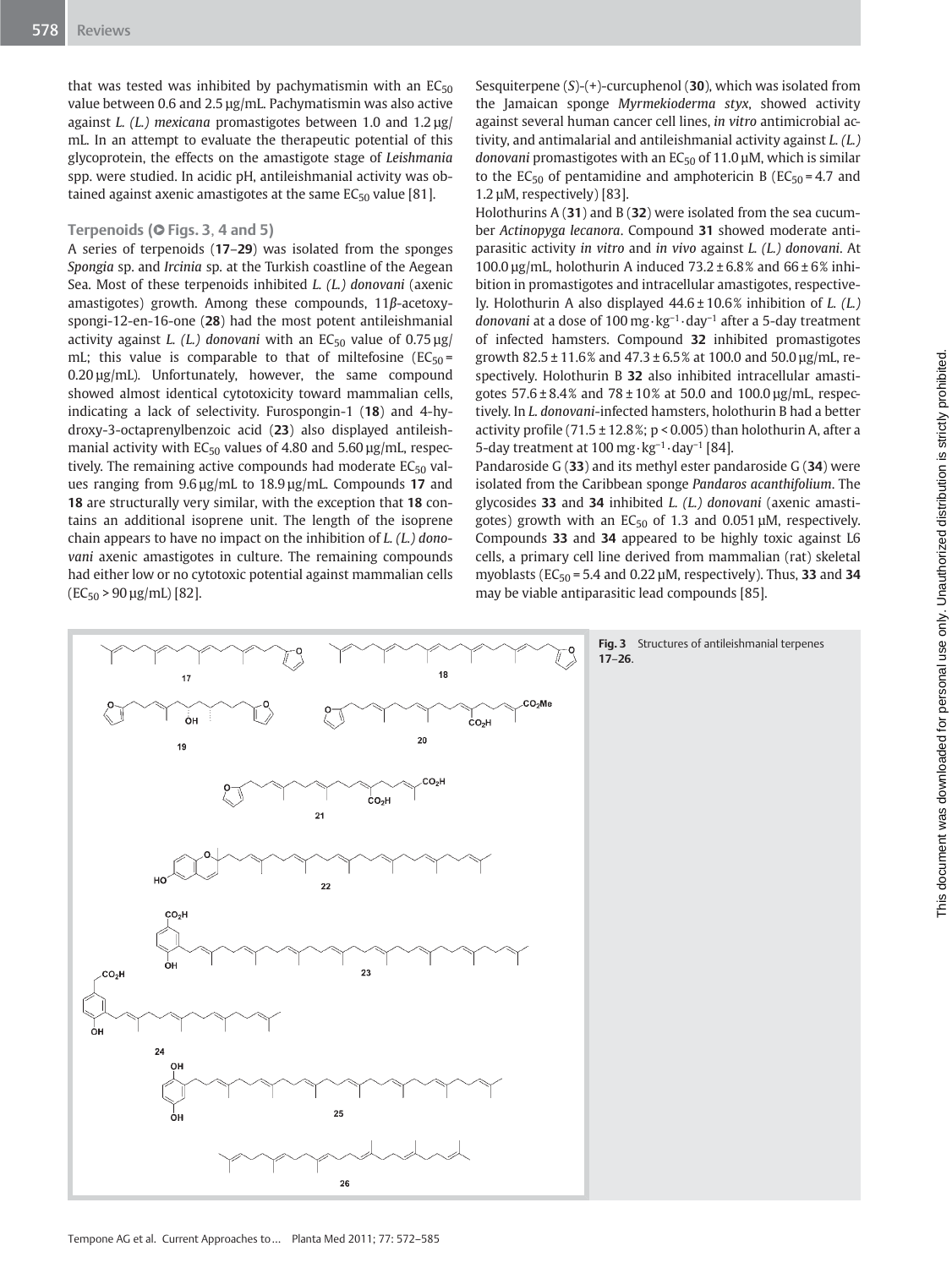





Fig. 5 Structures of antileishmanial terpenes 35–37 and antileishmanial alkaloids 38–53.

The meroterpenoid isoakaterpin (35) was isolated from the Brazilian marine sponge Callyspongia sp. as an inhibitor of Leishmania tarentolae adenine phosphoribosyl transferase (L-APRT). This enzyme participates in the Leishmania spp. purine salvage pathway. Isoakaterpin (35) inhibited Leishmania tarentolae APRT with

an  $EC_{50}$  of 1.05 µM, and it is the most potent known inhibitor of this enzyme [86].

The unique terpenoid euplotin  $C(36)$  was isolated from the marine ciliate Euplotes crassus. This is a relatively abundant compound, suggesting a possible ecological role in E. crassus. Euplotin This document was downloaded for personal use only. Unauthorized distribution is strictly prohibited.

This document was downloaded for personal use only. Unauthorized distribution is strictly prohibited.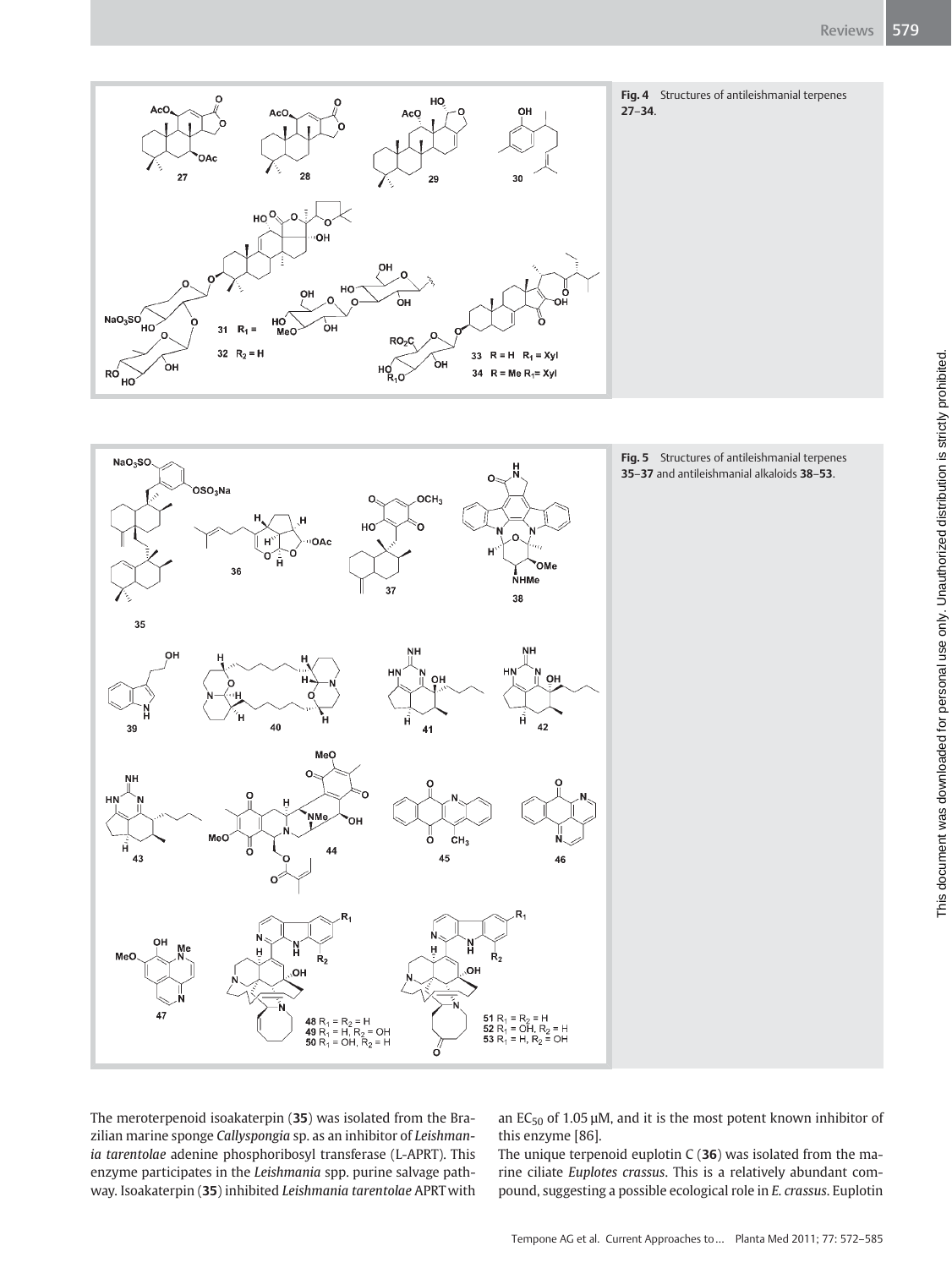

Fig. 6 Structures of antileishmanial bromopyrrole alkaloids 54–65.

C (36) displayed antiparasitic activity to both promastigotes of L. (L.) major and L. (L.) infantum with  $EC_{50}$  values of 4.6 and 8.1  $\mu$ g/ mL, respectively. Leishmanicidal activity was also observed in the euplotin-producing cells of E. crassus when cultured with promastigotes; this activity increased in a time-dependent manner during a 6-h incubation. Euplotin C induced nonsignificant cytotoxicity ( $EC_{50}$  > 200  $\mu$ g/mL) against the J774 cell line [87].

Ilimaquinone (37), isolated from the marine sponge Smenospongia sp., inhibited the L. (L.) mexicana promastigote growth. In addition, it induced promastigote morphological and ultrastructural changes. Comparison of the effects of ilimaquinone, ketoconazole, terbinafine, and dermaseptin on L. (L.) mexicana promastigotes showed that ilimaquinone activity was equivalent to that of terbinafine. Both compounds showed 100-fold less antiparasitic activity than ketoconazole. Dermaseptin has been shown to bind the surface of parasites and alter the lipid bilayer. Ilimaquinone (37) inhibited L. (L.) mexicana promastigote growth in a dose-dependent manner, killing 100% of parasites at 24 µM. The ilimaquinone EC<sub>50</sub> was 5.6  $\mu$ M, whereas the EC<sub>50</sub> for terbinafine was 8.5  $\mu$ M. Finally, the dermaseptin EC<sub>50</sub> against promastigote growth was 3 µM. Ketoconazole completely lysed L. (L.) mexicana promastigotes at 0.06 µM [88].

#### Alkaloids (O Figs. 5 and 6)

Staurosporine (38), a well-known inhibitor of protein kinase C and platelet aggregation, was isolated from Streptomyces sp. strain 11 (GU214750) found in an unidentified Mediterranean sponge. Staurosporine was active against L. (L.) major promastigotes with an  $EC_{50}$  of 5.30  $\mu$ M; however, it showed general cytotoxicity against 293T kidney epithelial cells ( $EC_{50}$  = 1.30  $\mu$ M) and  $[774.1 \text{ macrophages} (EC_{50} < 0.13 \,\mu\text{M}) [78]$ .

The indole alkaloid tryptophol (39), isolated from the marine sponges Spongia sp. and Ircinia sp. collected from the Turkish coastline of the Aegean Sea, was evaluated for in vitro activity against the mammalian stage of L. (L.) donovani (axenic amastigotes). This compound had an  $EC_{50}$  of 9.60  $\mu$ g/mL and a low level of mammalian cell cytotoxicity ( $EC_{50}$  = 63.46  $\mu$ g/mL) [80].

The alkaloid araguspongin  $C$  (40), isolated from the marine sponge Haliclona exigua, moderately inhibited promastigote and intracellular amastigote growth at 100 µg/mL. In addition, it had weak in vivo antileishmanial activity without inducing cytotoxic effects up to a concentration of 100 µg/mL [89, 90].

Three tricyclic guanidine alkaloids, 1,8a;8b,3a-didehydro-8b-hydroxyptilocaulin (41), 1,8a;8b,3a-didehydro-8ahydroxyptilocaulin (42), and mirabilin B (43), were identified from the marine sponge Monanchora unguifera. Mirabilin B (43) was tested against L. (L.) donovani promastigotes and amastigotes, and presented an  $EC_{50}$  value of 17  $\mu$ g/mL [91].

Bioassay-guided fractionation of extracts from the sponge Neopetrosia sp. yielded renieramycin A (44), which inhibited the viability of a recombinant L. (L.) amazonensis promastigote that expresses the enhanced green fluorescent protein La/egfp with an  $EC_{50}$  of 0.2 µg/mL. Renieramycin A (44) was also cytotoxic against P388 murine leukaemia cells at a 10-fold higher concentration  $(EC_{50} = 2.2 \,\mu g/mL)$  [92].

A series of ascididemin and pyridoacridine alkaloid derivatives have been tested against extracellular and intracellular L. (L.) donovani. Compound 45 (unnamed) displayed the most potent extracellular antiparasitic activity using promastigotes  $(EC_{50} =$  $0.78 \mu g/mL$ ). Since the majority of the derivatives evaluated displayed significant in vitro cytotoxicity against RAW 264.7 cells, it was difficult to evaluate their activity against L. (L.) donovani amastigotes. Derivative 46 was the strongest inhibitor of intracellular *L*. (*L.*) donovani axenic amastigote viability ( $EC_{50} = 35.0 \text{ kg/s}$ mL) [93]. Isoaaptamine (47), which was isolated from an Aaptos sponge, is structurally related to 46 and displayed potent antileishmanial activity against L. (L.) donovani promastigotes  $(EC_{50} = 0.7 \,\mu g/mL)$ . Isoaaptamine was more active than both pentamidine ( $EC_{50} = 1.6 \,\mu g/mL$ ) and amphotericin B ( $EC_{50} = 1.1 \,\mu g$ / mL), drugs which are currently used for leishmaniasis treatment. Moreover, isoaaptamine had no cytotoxicity against the Vero TC50 cell line [94]. Thus, the structure scaffolds of both 46 and 47 deserve further investigation for the development of antileishmanial agents.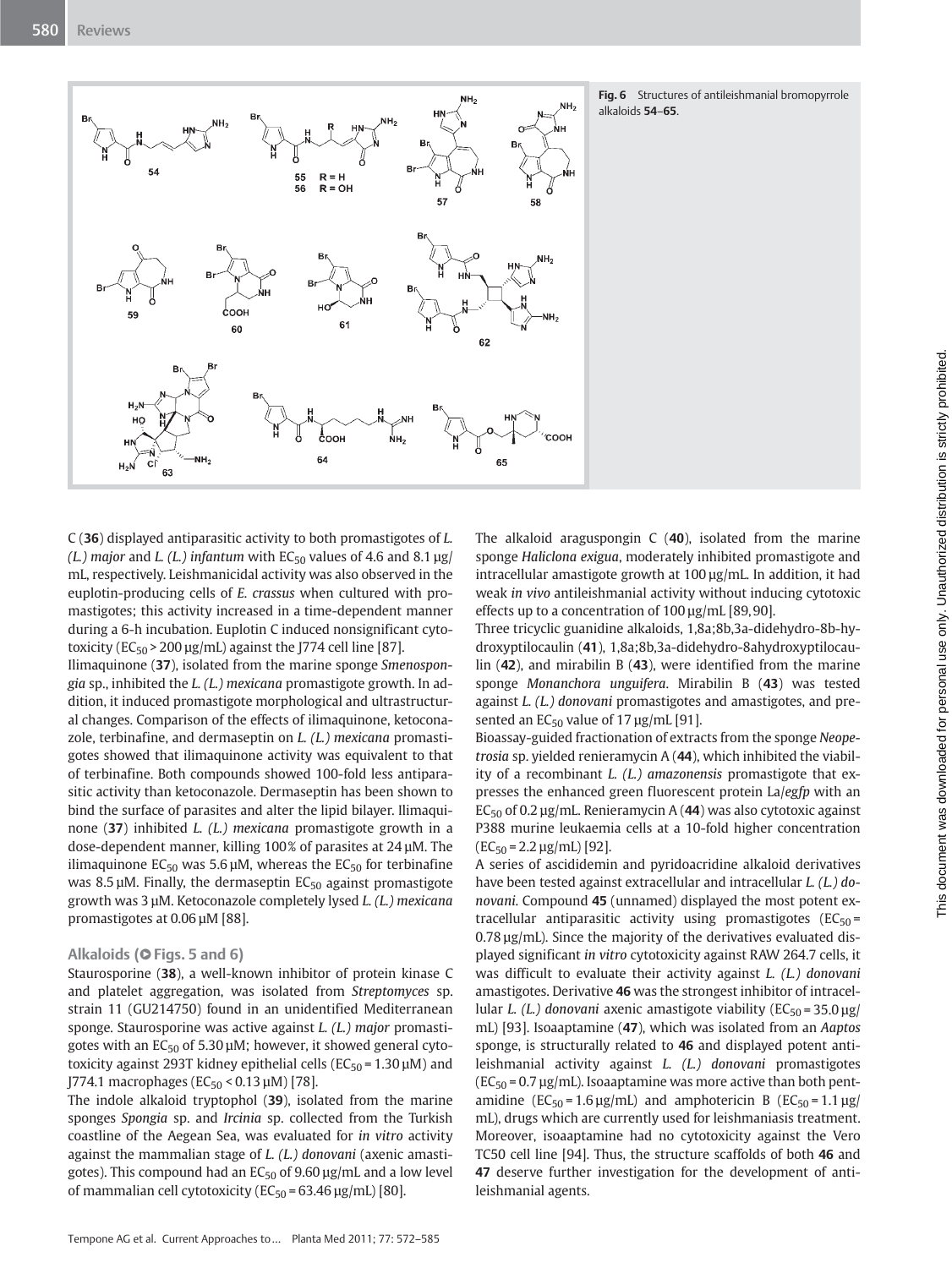The common Indo-Pacific sponge Acanthostrongylophora sp. is a rich source of bioactive manzamine-related alkaloids. This class of alkaloids is known to display a number of potent biological activities, including cytotoxic, insecticidal, antibacterial, anti-inflammatory, anti-infective, and antiparasitic activities [95–97]. Several of such alkaloids displayed potent antiparasitic activity against *L.* (*L.*) donovani [95-98], including manzamine A  $(48)$ , (+)-8-hydroxymanzamine A (49), manzamine Y (50), manzamine E (51), 6-hydroxymanzamine E (52), and manzamine F (53). In tests using L. (L.) donovani promastigotes, manzamine A (48) displayed the most potent activity against viability (**OTable 1**) [95, 97]. However, manzamine alkaloids also induce significant cytotoxicity in mammalian cells. Compounds 51 and 53 did not induce cytotoxicity at a concentration of 4.76 µg/mL [95, 98].

The effects of bromopyrrole alkaloids 54–65, which are obtained from marine sponges belonging to the Axinella and Agelas genera, were evaluated in vitro against L. (L.) donovani (axenic amastigotes) and against L6 cells. The majority of alkaloids induced L.  $(L)$  donovani growth inhibition, particularly longamide B (60)  $(EC_{50} = 3.85 \,\mu g/mL)$  and dibromopalau'amine (63) ( $EC_{50}$  value  $1.09 \,\mu$ g/mL). The activity profiles of these compounds are quite remarkable; the effective concentration ranges on the same order of potency as the control compound, miltefosine ( $EC_{50}$  = 0.21  $\mu$ g/ mL). The other bromopyrrole alkaloids were much less active than 63 and 60, and dispacamide B (54), bromoaldisin (59), and longamide A (61) were completely inactive. When tested against mammalian (L6) cells, only dibromopalau'amine (63) and longamide B (60) induced toxicity ( $EC_{50} = 4.46$  and 9.94  $\mu$ g/mL, respectively) [99].

### Polyketides (O Fig. 7)

The effects of pseudopyronines  $A(66)$  and  $B(67)$ , which were isolated from fermentation extracts of Pseudomonas fluorescens, on the growth of L. (L.) donovani were evaluated as well as their cytotoxicity against the mammalian L6 and P388 cell lines. Pyrones (66) and (67) exhibited antiparasitic activity against L. (L.) dono*vani* axenic amastigotes ( $EC_{50}$  = 2.63 and 1.38  $\mu$ g/mL, respectively) and induced cytotoxicity in P388 leukaemia cells ( $EC_{50} = 4.7$ and 5.4 µg/mL, respectively) at a lower concentration than against primary mammalian L6 cells ( $EC_{50} = 23.2$  and  $17.9 \,\mu$ g/ mL, respectively) [100].

Polyketides 68-72 isolated from the sponge Plakortis angulospiculatus from Brazil killed 100% of L. (L.) chagasi promastigotes at a maximal concentration of 25 µg/mL. These effects of polyketides  $68-72$  were dose-dependent with an  $EC_{50}$  value in the range of  $1.9-8.5 \mu$ g/mL. Plakortide P (69) had the most effective antileishmanial activity ( $EC_{50}$  = 1.9  $\mu$ g/mL). Compounds (68–72) were also submitted to an intracellular amastigote assay and demonstrated significant anti-amastigote and leishmanicidal activity ( $EC_{50} = 0.50 - 3.40 \,\text{µg/mL}$ ). Each compound (68-72) tested also induced mammalian cytotoxicity in a dose-dependent manner (EC<sub>50</sub> = 16.6–31.6 µg/mL) [101].

The investigation of the antiparasitic effects of polyketides 68–72 was based on previous studies of the antiparasitic activity against L. (L.) mexicana reported for very similar polyketides, which were also isolated from Plakortis angulospiculatus. Among the polyketides 73–76, which are members of the plakortin family, (3S,6R,8S)-4,6-diethyl-3,6-epidioxy-8-methyldodeca-4-enoic acid (73) displayed the most potent activity ( $EC_{50} = 0.29 \mu g/mL$ ) and disrupted the L. (L.) mexicana promastigote cell membrane after 24-h treatment at a concentration of 1 µg/mL. A significant decrease in parasite mobility was noted within 30 minutes after Table 1 Antiparasitic activity of manzamine derivatives [95, 98].

| <b>Manzamine</b><br>derivative | Leishmania (L.) donovani* |                   | Cytotoxicity<br>(Vero cells) |
|--------------------------------|---------------------------|-------------------|------------------------------|
|                                | $EC_{50}$ (µg/mL)         | $EC_{90}$ (µg/mL) | $EC_{50}$ (µg/mL)            |
| 48                             | 0.9                       | 1.8               | 1.2                          |
| 49                             | 6.2                       | 11                | 1.1                          |
| 50                             | 1.6                       | 8.0               | 3.9                          |
| 51                             | 3.8                       | 6.8               | n.c.                         |
| 52                             | 2.5                       | 4.3               | 4.3                          |
| 53                             | 4.2                       | 7.0               | n.c.                         |

\* Promastigotes; n. c. = no cytotoxicity

drug addition. Compound 74 ( $EC_{50}$  = 1.0 µg/mL) was less effective, whereas the polyketides 75 and 76 showed similar activity but at higher doses ( $EC_{50}$  = 1.86 and 2.7  $\mu$ g/mL, respectively) [102].

In addition, the antiparasitic polyketides gracilioethers A–C (77– 79) have been isolated from the sponge Agelas gracilis. Gracilioether B (78) inhibited 68% of L. major promastigote growth at 10 µg/mL; however, no such activity was reported for compounds 77 and 79 [103].

# Xanthones (O Fig. 7)

The marine-derived fungus Chaetomium sp. yielded chaetoxanthones A–C (80–82) and these compounds were tested against L. (L.) donovani intracellular amastigotes. Chaetoxanthone B (81) was active at an  $EC_{50}$  of 3.4  $\mu$ g/mL and displayed no cytotoxicity against L6-cells ( $EC_{50}$  > 90 µg/mL) or tumour cell lines (mean  $EC_{50}$  > 10 µg/mL). Chaetoxanthone C (82) was moderately active with an  $EC_{50}$  value of 3.1  $\mu$ g/mL, and cytotoxicity against L6 cells was not observed ( $EC_{50} = 46.7 \,\text{\upmu}\text{g/mL}$ ) [104].

## Purines (O Fig. 7)

Agelasine D (83), isolated from the marine sponge Agelas sp., was tested against L. (L.) infantum amastigotes and for toxic effects against MRC-5 fibroblast cells. Compound (83) displayed weak in *vitro* activity against *L.* (*L.*) infantum with an  $EC_{50}$  value of 1.5 µg/ mL and induced toxic effects against MRC-5 cells ( $EC_{50} = 6.7 \text{ µg}$ ) mL) [105].

## Sterols (O Fig. 7)

Isolated from the sponge Petromica ciocalyptoides, the steroid halistanol A (84) inhibited adenine phosphoribosyl transferase isolated from L. tarentolae (L-APRT) in a dose-dependent manner; 92% inhibition was observed at a concentration of 25 µg/mL  $(EC_{50}$  of 2.87  $\mu$ g/mL). However, a desulphated derivative of 84 did not inhibit L-APRT. Halistanol A (84) was also tested on the promastigotes of L. (L.) chagasi but did not show any antiparasitic activity [106].

24-Ethyl-cholest-5α-7-en-3-β-ol (85) isolated from Agelas oroides inhibited L. (L.) donovani amastigotes with an  $EC_{50}$  of 29.5  $\mu$ g/mL and induced cytotoxicity with an EC<sub>50</sub> higher than 90 µg/mL in L6 cells [107]. Norselic acids A–E (86–90), isolated from the sponge Crella sp. from Antarctica, were also active against the Leishmania parasite. Each norselic acid was active against Leishmania sp. promastigotes at the following concentrations: 2.5 µM for 86; 2.4 µM for 87; 2.6 µM for 88; 2.0 µM for 89 and 3.6 µM for 90 [108].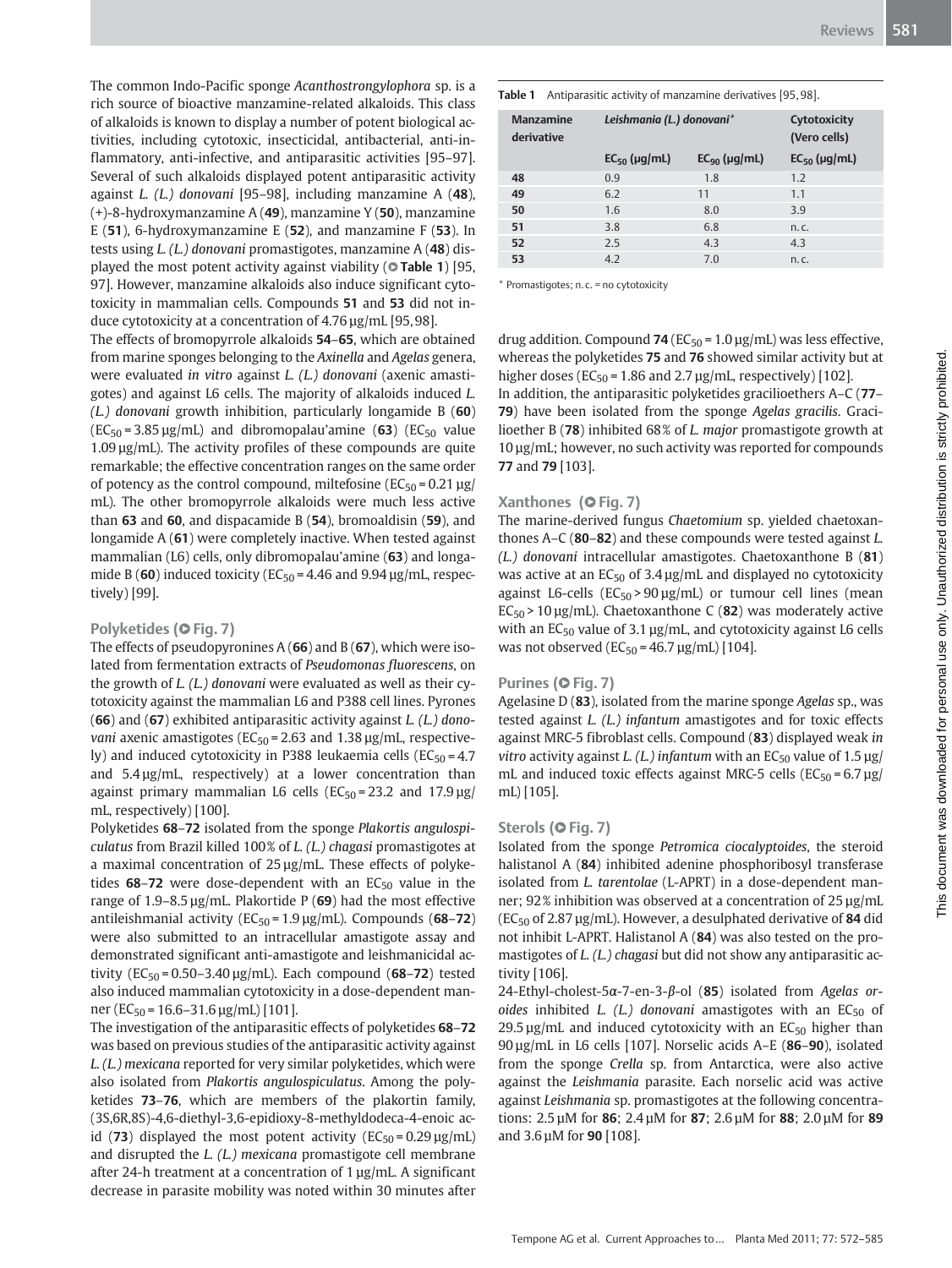

Fig. 7 Structures of antileishmanial polyketides 66–79, antileishmanial xanthones 80–82, purine 83 and antileishmanial sterols 84–90.

# **Conclusion**

## $\blacktriangledown$

There is a pressing need for inexpensive, rapid, and reproducible techniques to screen candidate compounds for the treatment of leishmaniasis. Without access to large libraries of compounds and without the collaborative work of multidisciplinary research groups, novel antileishmanial drugs are difficult to develop. Due to these factors, as well as the poor population that this disease affects, it is clear that big pharmaceutical companies will not include neglected parasitic diseases in their research programs. Therefore, major drug discovery efforts must come from academic research institutions.

Secondary metabolites isolated from both marine macro- and microorganisms are usually structurally complex and display potent biological activities. Since the pioneering discovery of the antileishmanial compound ilimaquinone (37) in 1997 [88] and of Plakortis polyketides in 1998 [102], several marine natural products have shown to inhibit several Leishmania strains. Considering that leishmaniasis is one of the major public health problems in developing countries, the discovery of these marine metabolites is very relevant to the search for novel antileishmanial chemotherapy.

Although modified peptides that were isolated from marine sources are very potent against Leishmania parasites, these compounds are not suitable as scaffolds for the development of drug leads because peptide synthesis is expensive and the active peptides are usually toxic and easily hydrolysed. A possible alternative to circumvent these limitations is the use of peptide mimet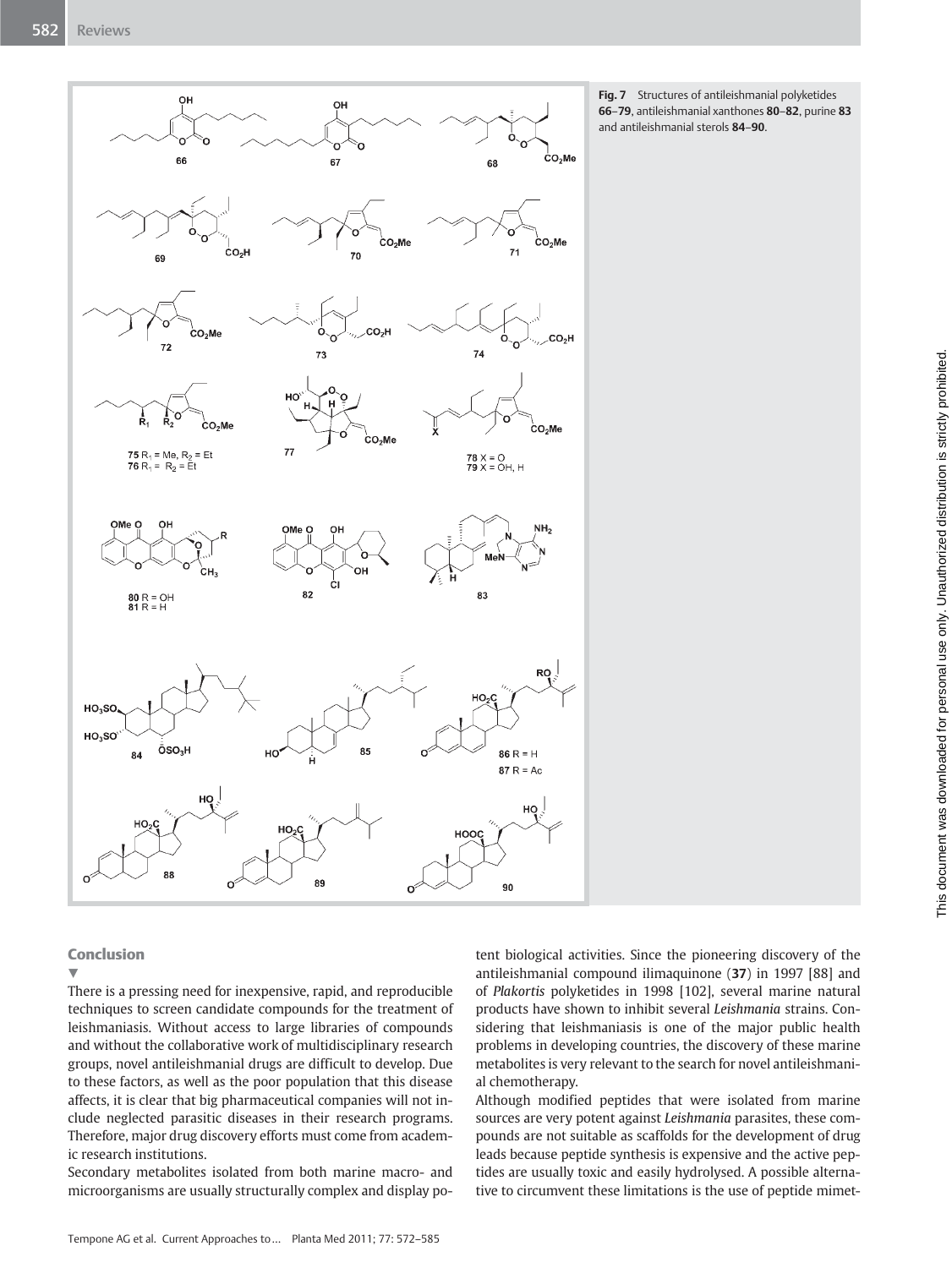ics to enhance compound bioavailability and stability under hydrolytic conditions. Of note is the discovery of the marine polyheteroaromatic alkaloid saponins and sterols as active cytotoxic agents against Leishmania spp. However, saponins are usually hemolytic. Thus, their use as a model for the development of antileishmanial drugs is very limited. On the other hand, several synthetic approaches have been developed for the production of polyheteroaromatic compounds and steroid derivatives. Therefore, it is possible to investigate the mode of action of such compounds in order to discover additional drug leads or novel cellular death routes in Leishmania sp. Finally, fermentation technologies are being used to discover antileishmanial agents from marine-derived microbial strains.

Undoubtedly, marine organisms are a very promising source of novel antileishmanial compounds, which can be further developed as drug prototypes for leishmaniasis treatment.

#### Acknowledgements

#### v,

The authors thank the FAPESP BIOTA/BIOprospecTA funding program (grant 05/60175-2) for financial support to prepare this review.

#### References

- 1 World Health Organization. Leishmaniasis. Available at http://www. who.int/leishmaniasis/en/. Accessed November 22, 2010
- 2 Croft SL, Sundar S, Fairlamb AH. Drug resistance in leishmaniasis. Clin Microbiol Rev 2006; 19: 111–126
- 3 Janvier F, Morillon M, Olliaro P. Visceral leishmaniasis: clinical sensitivity and resistance to various therapeutic agents. Med Trop Mars 2008; 68: 89–101
- 4 Lukes J, Mauricio IL, Schonian G, Dujardin JC, Soteriadou K, Dedet JP, Kuhis K, Tintaya KW, Jirku M, Chocholova E, Haralambous C, Prationg F, Obornik M, Horak A, Ayala FJ, Miles MA. Evolutionary and geographical history of the Leishmania donovani complex with a revision of current taxonomy. Proc Natl Acad Sci USA 2007; 104: 9375–9380
- 5 Mauricio IL, Stothard JR, Miles MA. The strange case of Leishmania chagasi. Parasitol Today 2000; 16: 188–189
- 6 Berman J. Visceral leishmaniasis in the New World & Africa. Indian J Med Res 2006; 123: 289–294
- 7 Lindoso JA, Lindoso AA. Neglected tropical diseases in Brazil. Rev Inst Med Trop Sao Paulo 2009; 51: 247–253
- 8 Rittig MG, Bogdan C. Leishmania–interaction: complexities and alternative views. Parasitol Today 2000; 16: 292–297
- 9 Mishra BB, Singh RK, Srivastava A, Tripathi VJ, Tiwari VK. Fighting against Leishmaniasis: search of alkaloids as future true potential anti-Leishmanial agents. Mini Rev Med Chem 2009; 9: 107–123
- 10 Frézard F, Demicheli C, Ribeiro RR. Pentavalent antimonials: new perspectives for old drugs. Molecules 2009; 30: 2317–2336
- 11 Mishra J, Saxena A, Singh S. Chemotherapy of leishmaniasis: past, present and future. Curr Med Chem 2007; 14: 1153–1169
- 12 Sundar S. Drug resistance in Indian visceral leishmaniasis. Trop Med Int Health 2001; 6: 849–854
- 13 Sundar S, Chatterjee M. Visceral leishmaniasis current therapeutic modalities. Indian J Med Res 2006; 123: 345–352
- 14 Sundar S, Rosenkaimer F, Makharia MK, Goyal AK, Mandal AK, Voss A, Hilgard P, Murray HW. Trial of oral miltefosine for visceral leishmaniasis. Lancet 1998; 352: 1821–1823
- 15 van Griensven J, Balasegaram M, Meheus F, Alvar J, Lynen L, Boelaert M. Combination therapy for visceral leishmaniasis. Lancet Infect Dis 2010; 10: 184–194
- 16 Sundar S, Rai M, Chakravarty J, Agarwal D, Agrawal N, Vaillant M, Olliaro P, Murray HW. New treatment approach in Indian visceral leishmaniasis: single-dose liposomal amphotericin B followed by short-course oral miltefosine. Clin Infect Dis 2008; 47: 1000–1006
- 17 Bhattacharya SK, Sinha PK, Sundar S, Thakur CP, Jha TK, Pandey K, Das VR, Kumar N, Lal C, Verma N, Singh VP, Ranjan A, Verma RB, Anders G, Sindermann H, Ganguly NK. Phase IV trial of miltefosine in the treatment of Indian visceral leishmaniasis. J Infect Dis 2007; 196: 591–598
- 18 Soto J, Arana BA, Toledo J, Rizzo N, Vega JC, Diaz A. Miltefosine for new world cutaneous leishmaniasis. Clin Infect Dis 2004; 38: 1266–1272
- 19 Bryceson A. A policy for leishmaniasis with respect to the prevention and control of drug resistance. Trop Med Int Health 2001; 6: 928–934
- 20 Chappuis F, Sundar S, Hailu A, Ghalib H, Rijal S, Peeling RW, Alvar J, Boelaert M. Visceral leishmaniasis: what are the needs for diagnosis, treatment and control? Nat Rev Microbiol 2007; 5: 873–882
- 21 Jha TK, Olliaro P, Thakur CP, Kanyok TP, Singhania BL, Singh NK, Akhoury S, Jha S. Randomised controlled trial of aminosidine (paromomycin) v sodium stibogluconate for treating visceral leishmaniasis in North Bihar, India. BMJ 1998; 316: 1200–1205
- 22 Coimbra ES, Libong D, Cojean S, Saint-Pierre-Chazalet M, Solgadi A, Le Moyec L, Duenas-Romero AM, Chaminade P, Loiseau PM. Mechanism of interaction of sitamaquine with Leishmania donovani. J Antimicrob Chemother 2010; 65: 2548–2555
- 23 Dietze R, Carvalho SF, Valli LC, Berman J, Brewer T, Milhous W, Sanchez J, Schuster B, Grogl M. Phase 2 trial of WR6026, an orally administered 8 aminoquinoline, in the treatment of visceral leishmaniasis caused by Leishmania chagasi. Am J Trop Med Hyg 2001; 65: 685–689
- 24 Jha TK, Sundar S, Thakur CP, Felton JM, Sabin AJ, Horton J. A phase II dose-ranging study of sitamaquine for the treatment of visceral leishmaniasis in India. Am J Trop Med Hyg 2005; 73: 1005–1011
- 25 Lima EB. Tratamento da leishmaniose tegumentar Americana. An Bras Dermatol 2007; 82: 111–124
- 26 Grecco SS, Reimão JQ, Tempone AG, Sartorelli P, Romoff P, Ferreira MJ, Fávero OA, Lago JH. Isolation of an antileishmanial and antitrypanosomal flavanone from the leaves of Baccharis retusa DC. (Asteraceae). Parasitol Res 2010; 106: 1245–1248
- 27 Tempone AG, Sartorelli P, Teixeira D, Prado FO, Calixto IA, Lorenzi H, Melhem MS. Brazilian flora extracts as source of novel antileishmanial and antifungal compounds. Mem Inst Oswaldo Cruz 2008; 103: 443–449
- 28 Tempone AG, Pimenta DC, Lebrun I, Sartorelli P, Taniwaki NN, de Andrade Jr HF, Antoniazzi MM, Jared C. Antileishmanial and antitrypanosomal activity of bufadienolides isolated from the toad Rhinella jimi parotoid macrogland secretion. Toxicon 2008; 52: 13–21
- 29 Muzitano MF, Falcão CA, Cruz EA, Bergonzi MC, Bilia AR, Vincieri FF, Rossi-Bergmann B, Costa SS. Oral metabolism and efficacy of Kalanchoe pinnata flavonoids in a murine model of cutaneous leishmaniasis. Planta Med 2009; 75: 307–311
- 30 Copp BR, Kayser O, Brun R, Kiderlen AF. Antiparasitic activity of marine pyridoacridone alkaloids related to the ascididemins. Planta Med 2003; 69: 527–531
- 31 Tada H, Shiho O, Kuroshima K, Koyama M, Tsukamoto K. An improved colorimetric assay for interleukin 2. J Immunol Methods 1986; 93: 157–165
- 32 Ganguly S, Bandyopadhyay S, Sarkar A, Chatterjee M. Development of a semiautomated colorimetric assay for screening anti-leishmanial agents. J Microbiol Methods 2005; 66: 78–86
- 33 Sereno D, Lemesre JL. Axenically cultured amastigote forms as an in vitro model for investigation of antileishmanial agents. Antimicrob Agents Chemother 1997; 41: 972–976
- 34 Mikus J, Steverding D. A simple colorimetric method to screen drug cytotoxicity against Leishmania using the dye Alamar Blue. Parasitol Int 2000; 48: 265–269
- 35 Callahan HL, Portal AC, Devereaux R, Grögl M. An axenic amastigotesystem for drug screening. Antimicrob Agents Chemother 1997; 41: 818– 822
- 36 Ephros M, Waldman E, Zilberstein D. Pentostam induces resistance to antimony and the preservative chlorocresol in Leishmania donovani promastigotes and axenically grown amastigotes. Antimicrob Agents Chemother 1997; 41: 1064–1068
- 37 Sereno D, Alegre AM, Silvestre R, Vergnes B, Ouaissi A. In vitro antileishmanial activity of nicotinamide. Antimicrob Agents Chemother 2005; 49: 808–812
- 38 Vergnes B, Vanhille L, Ouaissi A, Sereno D. Stage-specific antileishmanial activity of an inhibitor of SIR2 histone deacetylase. Acta Trop 2005; 94: 107–115
- 39 Sereno D, Cordeiro da Silva A, Mathieu-Daude F, Ouaissi A. Advances and perspectives in Leishmania cell based drug-screening procedures. Parasitol Int 2007; 56: 3–7
- 40 Seifert K, Escobar P, Croft SL. In vitro activity of anti-leishmanial drugs against Leishmania donovani is host cell dependent. J Antimicrob Chemother 2010; 65: 508–511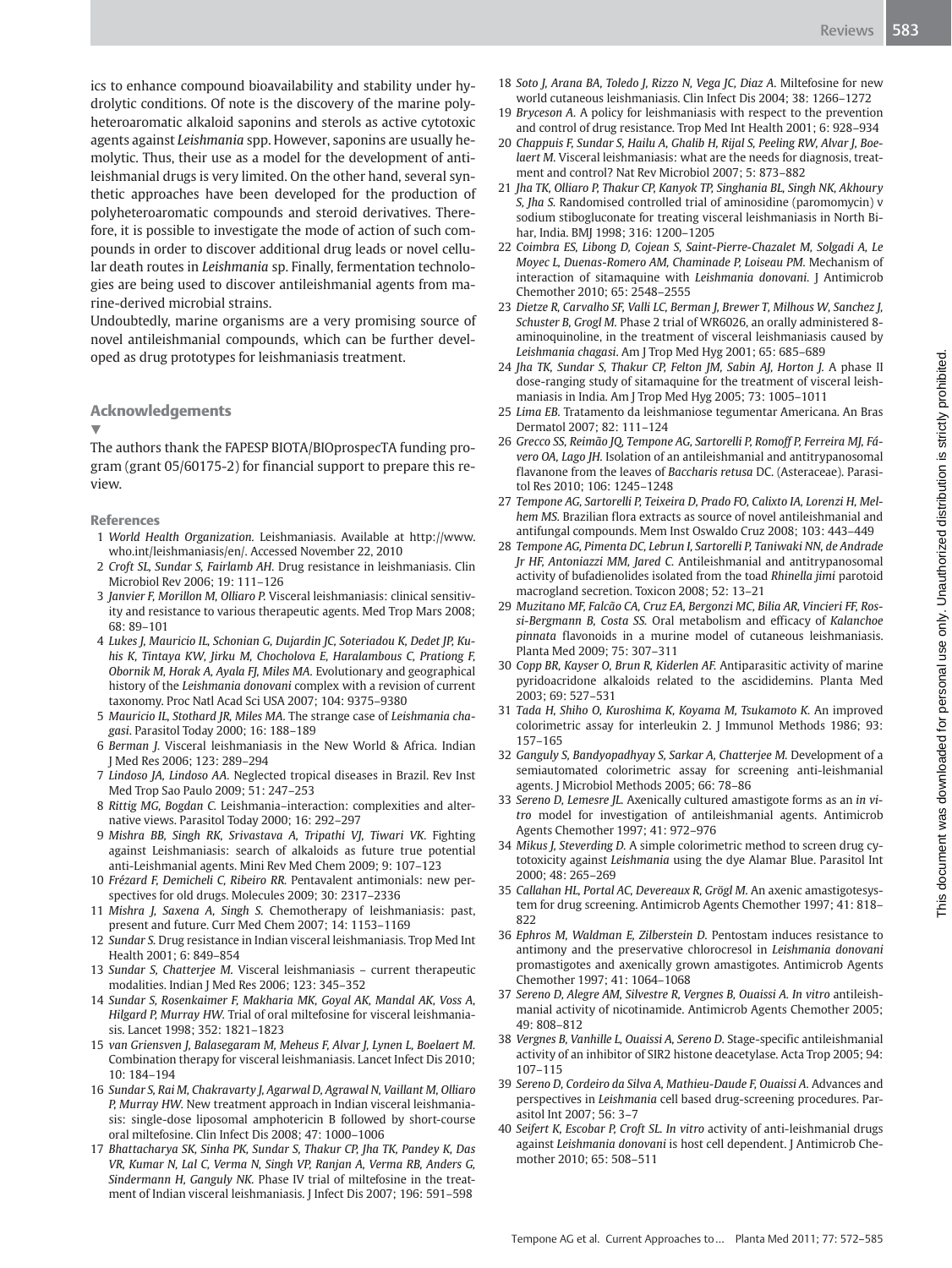- 41 Kram D, Thäle C, Kolodziej H, Kiderlen AF. Intracellular parasite kill: flow cytometry and NO detection for rapid discrimination between antileishmanial activity and macrophage activation. J Immunol Methods 2008; 20: 79–88
- 42 Wanderley JL, Benjamin A, Real F, Bonomo A, Moreira ME, Barcinski MA. Apoptotic mimicry: an altruistic behavior in host/Leishmania interplay. Braz J Med Biol Res 2005; 38: 807–812
- 43 de Freitas Balanco JM, Moreira ME, Bonomo A, Bozza PT, Amarante-Mendes G, Pirmez C, Barcinski MA. Apoptotic mimicry by an obligate intracellular parasite downregulates macrophage microbicidal activity. Curr Biol 2001; 27: 1870–1873
- 44 Giudice A, Camada I, Leopoldo PT, Pereira JM, Riley LW, Wilson ME, Ho JL, de Jesus AR, Carvalho EM, Almeida RP. Resistance of Leishmania (Leishmania) amazonensis and Leishmania (Viannia) braziliensis to nitric oxide correlates with disease severity in Tegumentary Leishmaniasis. BMC Infect Dis 2007; 22: 7–10
- 45 Morais-Teixeira E, Carvalho AS, Costa JC, Duarte SL, Mendonça JS, Boechat N, Rabello A. In vitro and in vivo activity of meglumine antimoniate produced at Farmanguinhos-Fiocruz, Brazil, against Leishmania (Leishmania) amazonensis, L (L.) chagasi and L (Viannia) braziliensis. Mem Inst Oswaldo Cruz 2008; 103: 358–362
- 46 Collins LA, Torrero MN, Franzblau SG. Green fluorescent protein reporter microplate assay for high-throughput screening of compounds against Mycobacterium tuberculosis. Antimicrob Agents Chemother 1998; 42: 344–347
- 47 Jacobs Jr WR, Barletta RG, Udani R, Chan J, Kalkut G, Sosne G, Kieser T, Sarkis GJ, Hatfull GF, Bloom BR. Rapid assessment of drug susceptibilities of Mycobacterium tuberculosis by means of luciferase reporter phages. Science 1993; 260: 819–822
- 48 Buckner FS, Verlinde CL, La Flamme AC, Van Voorhis WC. Efficient technique for screening drugs for activity against Trypanosoma cruzi using parasites expressing β-galactosidase. Antimicrob Agents Chemother 1996; 40: 2592–2597
- 49 Mc Fadden DC, Seeber F, Boothroyd JC. Use of Toxoplasma gondii expressing β-galactosidase for colorimetric assessment of drug activity in vitro. Antimicrob Agents Chemother 1997; 41: 1849–1853
- 50 Naylor LH. Reporter gene technology: the future looks bright. Biochem Pharmacol 1999; 58: 749–757
- 51 Lang T, Goyard S, Lebastard M, Milon G. Bioluminescent Leishmania expressing luciferase for rapid and high throughput screening of drugs acting on amastigote-harbouring macrophages and for quantitative real-time monitoring of parasitism features in living mice. Cell Microbiol 2005; 7: 383–392
- 52 Dube A, Gupta R, Singh N. Reporter genes facilitating discovery of drugs targeting protozoan parasites. Trends Parasitol 2009; 25: 432–439
- 53 Tsien RY. Green fluorescent protein. Annu Rev Biochem 1998; 67: 509– 544
- 54 Kain SR. Green fluorescent protein (GFP): applications in cell-based assays for drug discovery. Drug Discov Today 1999; 4: 304–312
- 55 Singh N, Dube A. Fluorescent Leishmania: applications to antileishmanial drug testing. Am J Trop Med Hyg 2004; 71: 400–402
- 56 Okuno T, Goto Y, Matsumoto Y, Otsuka H, Matsumoto Y. Applications of recombinant Leishmania amazonensis expressing egfp or the betagalactosidase gene for drug screening and histopathological analysis. Exp Anim 2003; 52: 109–118
- 57 Campbell RE. Realization of β-lactamase as a versatile fluorogenic reporter. Trends Biotechnol 2005; 22: 208–211
- 58 Buckner FS, Wilson AJ. Colorimetric assay for screening compounds against Leishmania amastigotes grown in macrophages. Am J Trop Med Hyg 2005; 72: 600–605
- 59 Sutcliffe JG. Nucleotide sequence of the ampicillin resistance gene of Escherichia coli plasmid pBR322. Proc Natl Acad Sci USA 1978; 75: 3737–3741
- 60 Moore JT, Davis ST, Dev IK. The development of betalactamase as a highly versatile genetic reporter for eukaryotic cells. Anal Biochem 1997; 247: 203–209
- 61 Messaritakis I, Mazeris A, Koutala E, Antoniou M. Leishmania donovani s.l.: evaluation of the proliferation potential of promastigotes using CFSE stainin and flow cytometry. Exp Parasitol 2010; 125: 384–388
- 62 Garner DL, Johnson LA, Yue ST, Roth BL, Haugland RP. Dual DNA staining assessment of bovine sperm viability using SYBR‑14 and propidium iodide. J Androl 1994; 15: 620–629
- 63 Abdullah SM, Flath B, Presber HW. Comparison of different staining procedures for the flow cytometric analysis of U‑937 cells infected with different Leishmania-species. J Microbiol Methods 1999; 37: 123–138
- 64 Handman E, Spira DT. Growth of Leishmania amastigotes in macrophages from normal and immune mice. Z Parasitenkd 1977; 25: 75–81
- 65 Ghosh AK, Bhattacharyya FK, Ghosh DK. Leishmania donovani: amastigote inhibition and mode of action of berberine. Exp Parasitol 1985; 60: 404–413
- 66 Bodley AL, McGarry MW, Shapiro TA. Drug cytotoxicity assay for African trypanosomes and Leishmania species. J Infect Dis 1995; 172: 1157– 1159
- 67 Macarron R. Critical review of the role of HTS in drug discovery. Drug Discov Today 2006; 11: 277–279
- 68 Mayr LM, Bojanic D. Novel trends in high-throughput screening. Curr Opin Pharmacol 2009; 9: 580–588
- 69 Croft SL, Coombs GH. Leishmaniasis–current chemotherapy and recent advances in the search for novel drugs. Trends Parasitol 2003; 19: 502– 508
- 70 Lackovic K, Parisot JP, Sleebs N, Baell JB, Debien L, Watson KG, Curtis JM, Handman E, Street IP, Kedzierski L. Inhibitors of Leishmania GDP-mannose pyrophosphorylase identified by high-throughput screening of small-molecule chemical library. Antimicrob Agents Chemother 2010; 54: 1712–1719
- 71 Blunt JW, Copp BR, Munro MHG, Northcote PT, Prinsep MR. Marine natural products. Nat Prod Rep 2010; 27: 165–237
- 72 Sanchez LM, Lopez D, Vesely BA, Togna GT, Gerwick WH, Kyle DE, Linington RG. Almiramides A–C: discovery and development of a new class of Leishmaniasis lead compounds. J Med Chem 2010; 53: 4187–4197
- 73 Balunas MJ, Linington RG, Tidgewell K, Fenner AM, Ureña LD, Togna GD, Kyle DE, Gerwick WH. Dragonamide E, a modified linear lipopeptide from Lyngbya majuscula with antileishmanial activity. J Nat Prod 2010; 73: 60–66
- 74 Simmons TL, Engene N, Ureña LD, Romero LI, Ortega-Barría E, Gerwick L, Gerwick WH. Viridamides A and B, lipodepsipeptides with antiprotozoal activity from the marine cyanobacterium Oscillatoria nigro-wiridis. J Nat Prod 2008; 71: 1544–1550
- 75 Linington RG, Benjamin RC, Trimble EE, Almanza A, Ureña LD, Kyle DE, Gerwick WH. Antimalarial peptides from marine cyanobacteria: isolation and structural elucidation of gallinamide A. J Nat Prod 2009; 72: 14–17
- 76 Cruz LJ, Luque-Ortega JR, Rivas L, Albericio F. Kahalalide F, an antitumor depsipeptide in clinical trials, and its analogues as effective antileishmanial agents. Mol Pharm 2009; 6: 813–824
- 77 Nakao Y, Kawatsu S, Okamoto C, Okamoto M, Matsumoto Y, Matsunaga S, van Soest RW, Fusetani N. Ciliatamides A–C, bioactive lipopeptides from the deep-sea sponge Aaptos ciliata. J Nat Prod 2008; 71: 469–472
- 78 Pimentel-Elardo SM, Kozytska S, Bugni TS, Ireland CM, Moll H, Hentschel U. Anti-parasitic compounds from Streptomyces sp. strains isolated from Mediterranean sponges. Mar Drugs 2010; 8: 373–380
- 79 Linington RG, Edwards DJ, Shuman CF, McPhail KL, Matainaho T, Gerwick WH. Symplocamide A, a potent cytotoxin and chymotrypsin inhibitor from the marine cyanobacterium Symploca sp. J Nat Prod 2008; 71: 22–27
- 80 Linington RG, González J, Ureña LD, Romero LI, Ortega-Barría E, Gerwick WH. Venturamides A and B: antimalarial constituents of the Panamanian marine cyanobacterium Oscillatoria sp. J Nat Prod 2007; 70: 397– 401
- 81 Le Pape P, Zidane M, Abdala H, Moré MT. A glycoprotein isolated from the sponge, Pachymatisma johnstonii, has anti-leishmanial activity. Cell Biol Int 2000; 24: 51–56
- 82 Orhan I, Şener B, Kaiser M, Brun R, Tasdemir D. Inhibitory activity of marine sponge-derived natural products against parasitic protozoa. Mar Drugs 2010; 8: 47–58
- 83 Gul W, Hammond NL, Yousaf M, Peng J, Holley A, Hamann MT. Chemical transformation and biological studies of marine sesquiterpene (S)- (+)-curcuphenol and its analogs. Biochim Biophys Acta 2007; 1770: 1513–1519
- 84 Singh N, Kumar R, Gupta S, Dube A, Lakshmi V. Antileishmanial activity "in vitro" and "in vivo" of constituents of sea cucumber Actinopyga lecanora. Parasitol Res 2008; 103: 351–354
- 85 Regalado EL, Tasdemir D, Kaiser M, Cachet N, Amade P, Thomas OP. Antiprotozoal steroidal saponins from the marine sponge Pandaros acanthifolium. J Nat Prod 2010; 73: 1404–1410
- 86 Gray CA, Lira SP, Silva M, Pimenta EF, Thiemann OH, Oliva GO, Hajdu E, Andersen RJ, Berlinck RGS. Sulfated meroterpenoids from the Brazilian sponge Callyspongia sp. are inhibitors of the antileishmaniasis target adenosine phosphoribosyl transferase. J Org Chem 2006; 71: 8685– 8690